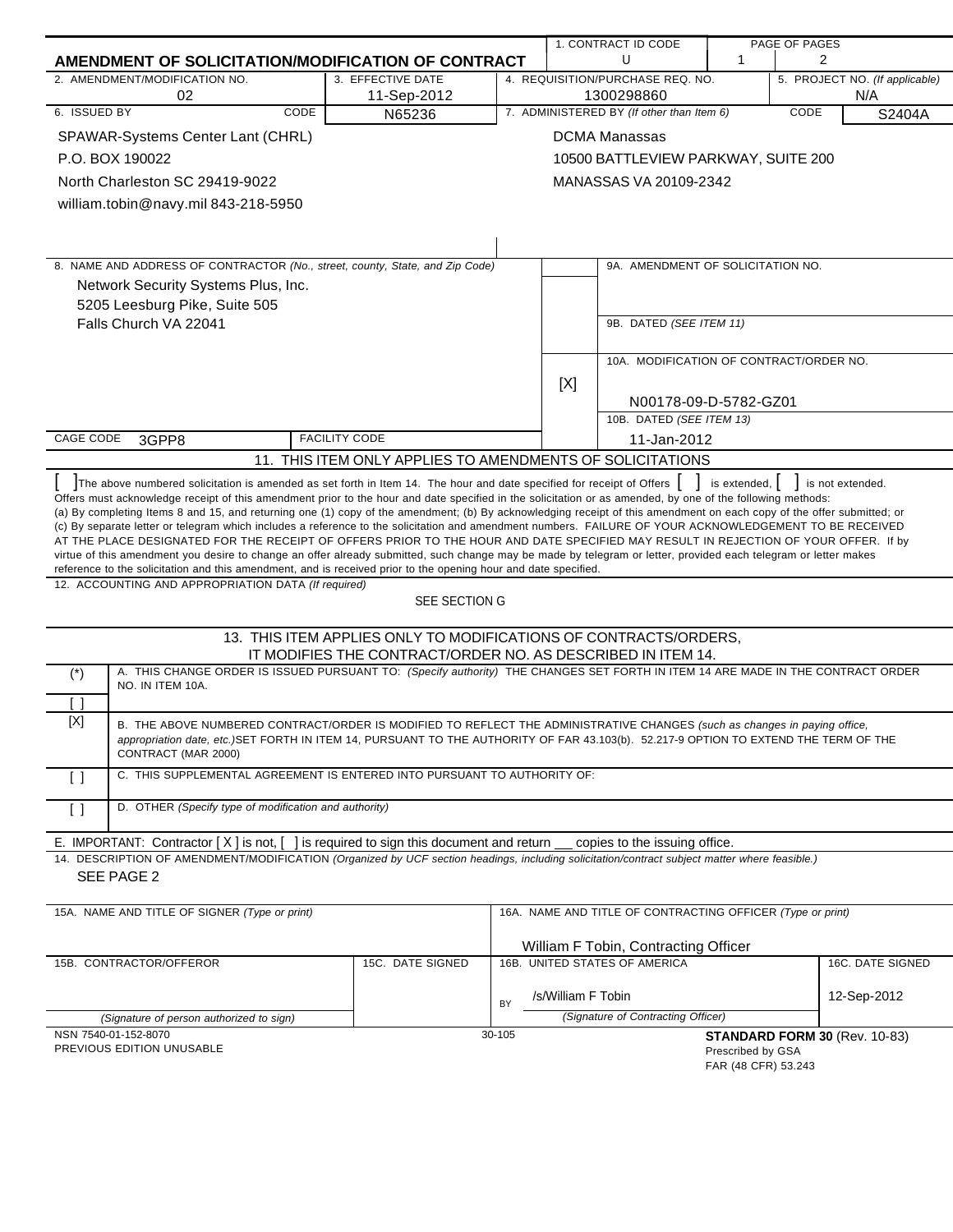| I CONTRACT<br>NO. | ORDER NO.<br>DEL<br><b>LIVERY</b> | AMENDMENT/MODIFICATION NO. | <b>PAGE</b> | ' FINAL |
|-------------------|-----------------------------------|----------------------------|-------------|---------|
| N00178-09-D-5782  | GZ01                              | $\Omega$<br>VZ             | $2$ of $2$  |         |

## **GENERAL INFORMATION**

The purpose of this modification is to exercise option CLINS 4002 &6002 and add funding ... Accordingly, said Task Order is modified as follows: A conformed copy of this Task Order is attached to this modification for informational purposes only.

The Line of Accounting information is hereby changed as follows:

The total amount of funds obligated to the task is hereby increased from \$305,000.00 by \$1,885,000.00 to \$2,190,000.00.

| <b>CLIN/SLIN</b> | Type Of Fund | From $(\$)$ | By()         | To $($ )     |
|------------------|--------------|-------------|--------------|--------------|
| 400201           | <b>OTHER</b> | (0.00)      | 1,865,000.00 | 1,865,000.00 |
| 600201           | <b>OTHER</b> | (0.00)      | 20,000.00    | 20,000.00    |

The total value of the order is hereby increased from \$7,961,181.00 by \$8,178,272.00 to \$16,139,453.00.

| <b>CLIN/SLIN</b> | From $(\$)$ | By()         | To $($ )     |
|------------------|-------------|--------------|--------------|
| 4002             | 0.00        | 7,864,802.00 | 7,864,802.00 |
| 6002             | 0.00        | 313,470.00   | 313,470.00   |

CLINs  $4002 \& 6002$  are incrementally funded and the amount currently available for payment hereunder is limited to \$1,885,000.00. It is estimated that these funds will cover the cost of performance through 10 September 2013. Subject to the provisions of the clause entitled "Limitation of Funds" (APR 94) (FAR 52.232-22) of the general provisions of this contract, no legal liability on the part of the Government for payment in excess of \$1,885,000.00 shall arise unless additional funds are made available and are incorporated as a modification to the delivery order.

| <b>CLIN</b>  | <b>CPFF</b>        | <b>THIS ACTION</b> | <b>CUMULATIVE</b>  | <b>BALANCE</b>    |
|--------------|--------------------|--------------------|--------------------|-------------------|
| 4002         | \$<br>7,864,802.00 | \$1,865,000.00     | 1,865,000.00<br>\$ | 5,999,802.00<br>J |
| 6002         | \$<br>313,470.00   | 20,000.00<br>Φ     | 20,000.00<br>\$    | 293,470.00<br>S   |
| <b>TOTAL</b> | 8,178,272.00<br>\$ | 1,885,000.00       | ,885,000.00<br>\$  | 6,293,272.00<br>D |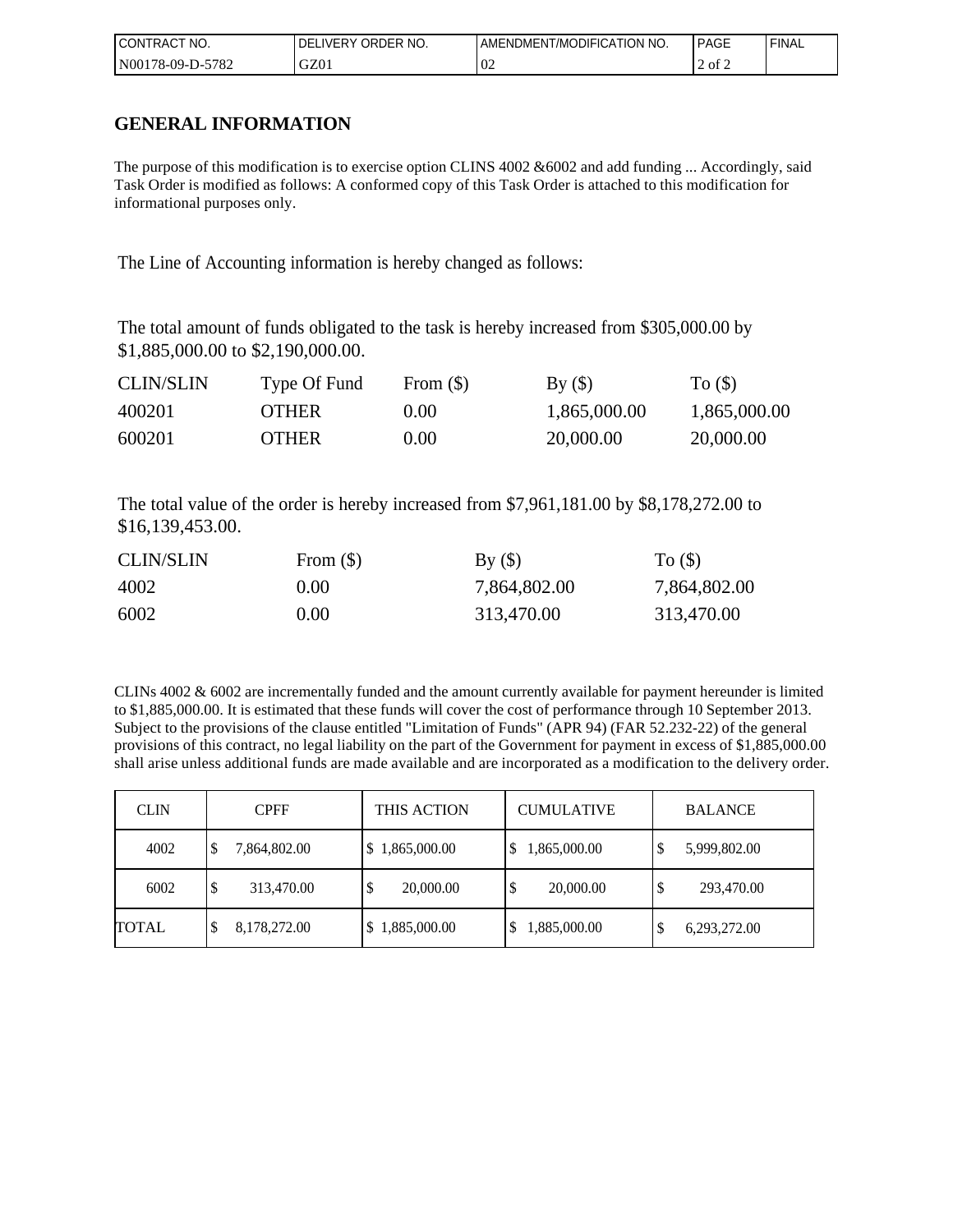| <b>CONTRACT NO.</b>     | NO.<br><b>DELIVERY ORDER</b> | AMENDMENT/MODIFICATION NO. | <b>PAGE</b> | ' FINAL |
|-------------------------|------------------------------|----------------------------|-------------|---------|
| 5782<br>$NO0178-09-D-5$ | GZ01                         | $\Omega$<br>$U_{\rm L}$    | 0t<br>ے ر   |         |

#### **SECTION B SUPPLIES OR SERVICES AND PRICES**

|      | CLIN - SUPPLIES OR SERVICES                                                       |           |                             |             |                     |
|------|-----------------------------------------------------------------------------------|-----------|-----------------------------|-------------|---------------------|
|      | For Cost Type Items:                                                              |           |                             |             |                     |
|      | Item Supplies/Services Qty Unit Est. Cost Fixed Fee CPFF                          |           |                             | ----------- | ------ ------------ |
|      | 4001 IA Support (TBD) 1.0 LO \$7,328,169.00 \$319,542.00 \$7,647,711.00           |           |                             |             |                     |
|      | 400101 ACRN: AA<br>PR 1300239279<br>(OTHER)                                       |           |                             |             |                     |
|      | 400102 ACRN:AB<br>PR 1300286595<br>(OTHER)                                        |           |                             |             |                     |
|      | 4002 IA Support (TBD) 1.0 LO \$7,498,166.00 \$366,636.00 \$7,864,802.00           |           |                             |             |                     |
|      | 400201 ACRN: AC<br>PR: 1300298860<br>(OTHER)                                      |           |                             |             |                     |
|      | 4003 IA Support (TBD) 1.0 LO \$7,672,265.00 \$333,893.00 \$8,006,158.00<br>Option |           |                             |             |                     |
|      | 4004 IA Support (TBD) 1.0 LO \$7,850,571.00 \$341,316.00 \$8,191,887.00<br>Option |           |                             |             |                     |
|      | 4005 IA Support (TBD) 1.0 LO \$8,033,188.00 \$348,911.00 \$8,382,099.00<br>Option |           |                             |             |                     |
|      | For ODC Items:                                                                    |           |                             |             |                     |
|      | Item Supplies/Services Qty Unit Est. Cost<br>._____ ___________________ ____      |           | . <u>----------------</u> - |             |                     |
|      | 6001 IA Support (TBD) 1.0 LO \$313,470.00                                         |           |                             |             |                     |
|      | 600101 ACRN: AB<br>PR 1300286595<br>(OTHER)                                       |           |                             |             |                     |
|      | 6002 IA Support (TBD) 1.0 LO \$313,470.00                                         |           |                             |             |                     |
|      | 600201 ACRN: AC<br>PR: 1300298860<br>(OTHER)                                      |           |                             |             |                     |
| 6003 | IA Support (TBD)<br>Option                                                        | 1.0<br>LO | \$313,470.00                |             |                     |
| 6004 | IA Support (TBD)<br>Option                                                        | 1.0<br>LO | \$313,470.00                |             |                     |
| 6005 | IA Support (TBD)<br>Option                                                        | 1.0<br>LO | \$313,470.00                |             |                     |

#### 5252.216-9204 LEVEL OF EFFORT--FEE ADJUSTMENT FORMULA (MAR 1994)

(a) Subject to the provisions of the "Limitation of Cost" or "Limitation of Funds" clause (whichever is applicable to this contract), it is hereby understood and agreed that the fixed fee is based upon the Contractor providing the following number of staff-hours of direct labor, hereinafter referred to as X, at the estimated cost and during the term of this contract specified elsewhere herein: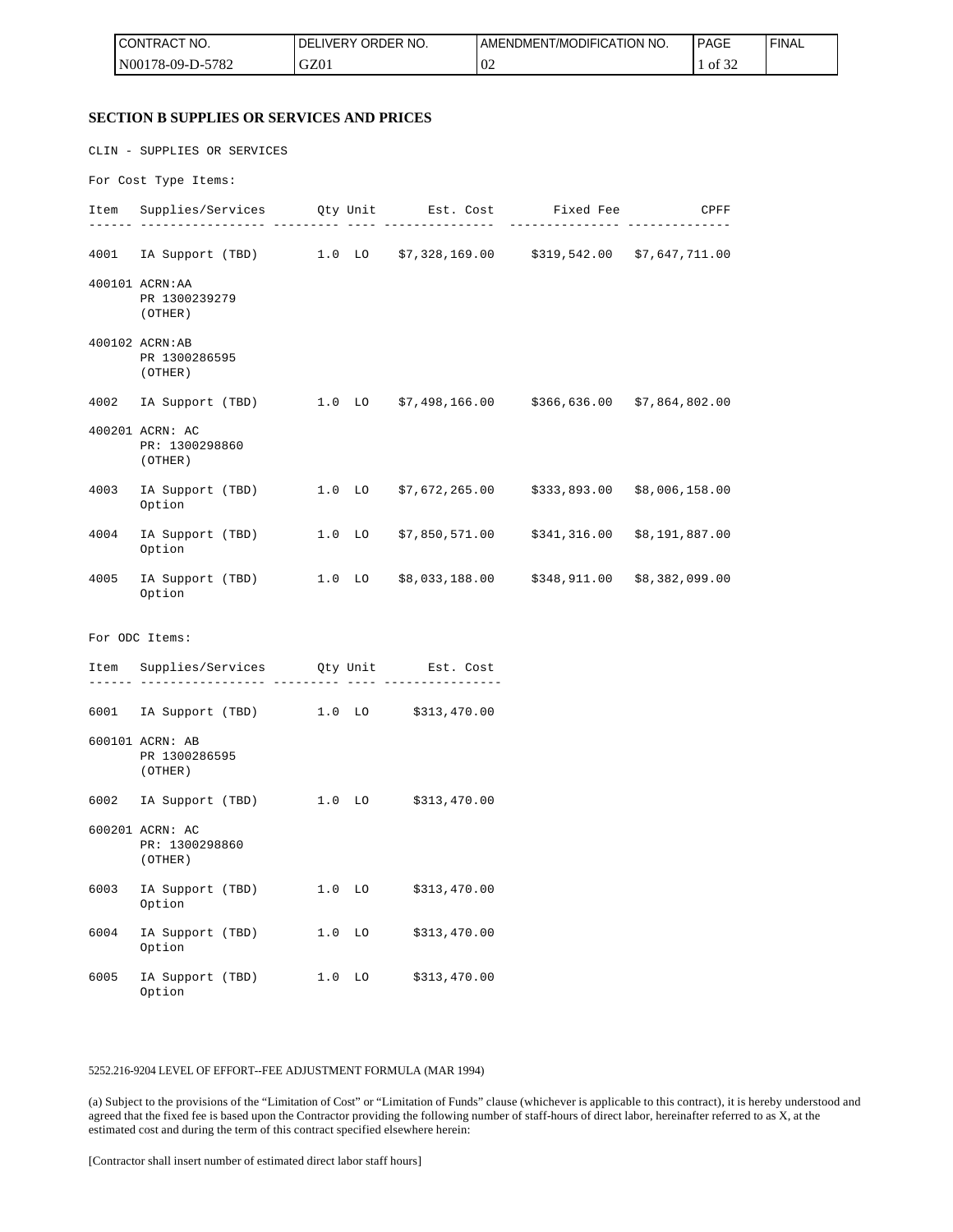| I CONTRACT NO.   | I DELIVERY ORDER NO. | <b>LAMENDMENT/MODIFICATION NO.</b> | <b>PAGE</b>   | ' FINAL |
|------------------|----------------------|------------------------------------|---------------|---------|
| N00178-09-D-5782 | GZ01                 | 0 <sub>2</sub>                     | $\circ$ of 32 |         |

|             | Total Staff-Hours (X)* Total Prime Staff-Hours Fixed Fee** |                  |                   |
|-------------|------------------------------------------------------------|------------------|-------------------|
|             | *(inclusive of Prime and any proposed Subcontractor(s))    |                  |                   |
| Base Period |                                                            |                  |                   |
| Option 1    |                                                            |                  |                   |
| Option 2    |                                                            |                  |                   |
| Option 3    |                                                            |                  |                   |
| Option 4    |                                                            |                  |                   |
|             | **Contractor is to identify basis for fixed fee amount:    | Prime Hours Only | Total Staff-Hours |

The Contractor agrees to provide the total level of effort specified above in performance of work described in Sections "B" and "C" of this contract.

(b) Of the total staff-hours of direct labor set forth above, it is estimated that \_\_ staff-hours are competitive time (uncompensated overtime). Competitive time (uncompensated overtime) is defined as hours provided by personnel in excess of 40 hours per week without additional compensation for such excess work. All other effort is defined as compensated effort. If no amount is indicated in the first sentence of this paragraph, competitive time (uncompensated overtime) effort performed by the contractor shall not be counted in fulfillment of the level of effort obligations under this contract.

(c) Effort performed in fulfilling the total level of effort obligations specified above shall only include effort performed in direct support of this contract and shall not include time and effort expended on such things as local travel from an employee's residence to their usual work location, uncompensated effort while on travel status, truncated lunch periods, or other time and effort which does not have a specific and direct contribution to the tasks described in Section B.

(d) It is understood and agreed that various conditions may exist prior to or upon expiration of the term of the contract, with regard to the expenditure of labor staff-hours and/or costs thereunder which may require adjustment to the aggregate fixed fee. The following actions shall be dictated by the existence of said conditions:

(1) If the Contractor has provided not more than 105% of X or not less than 95% of X, within the estimated cost, and at the term of the contract, then the fee shall remain as set forth in Section B.

(2) If the Contractor has provided X-staff-hours, within the term, and has not exceeded the estimated cost then the Contracting Officer may require the Contractor to continue performance until the expiration of the term, or until the expenditure of the estimated cost of the contract except that, in the case of any items or tasks funded with O&MN funds, performance shall not extend beyond 30 September. In no event shall the Contractor be required to provide more than 105% of X within the term and estimated cost of this contract. The fee shall remain as set forth in Section B.

(3) If the Contractor expends the estimated cost of the contract, during the term of the contract and has provided less than X staff-hours, the Government may require the Contractor to continue performance, by providing cost growth funding, without adjusting the fixed fee, until such time as the Contractor has provided X staff-hours.

(4) If the Contracting Officer does not elect to exercise the Government's rights as set forth in paragraph  $(d)(2)$  and  $(d)(3)$  above, and the Contractor has not expended more than 95% of X staff-hours, the fixed fee shall be equitably adjusted downward to reflect the diminution of work. The total fee due the contractor shall be adjusted so as to be in direct proportion to the number of direct hours utilized in the same ration of fee to the estimated total hours then set forth in the contract.

(5) Nothing herein contained shall, in any way, abrogate the Contractor's responsibilities, and/or the Government's rights within the terms of the contract provision entitled "Limitation of Cost" or "Limitation of Funds" as they shall apply throughout the term of the contract, based upon the total amount of funding allotted to the contract during its specified term.

(e) Within 45 days after completion of the work under each separately identified period of performance hereunder, the Contractor shall submit the following information in writing to the Contracting Officer with copies to the cognizant Contract Administration Office and DCAA office to which vouchers are submitted:

(1) The total number of staff-hours of direct labor expended during the applicable period.

(2) A breakdown of this total showing the number of staff-hours expended in each direct labor classification and associated direct and indirect costs.

(3) A breakdown of other costs incurred.

(4) The Contractor's estimate of the total allowable cost incurred under the contract for the period.

In the case of a cost under-run, the Contractor shall submit the following information in addition to that required above:

(5) The amount by which the estimated cost of this contract may be reduced to recover excess funds and the total amount of staff-hours not expended, if any.

(6) A calculation of the appropriate fee reduction in accordance with this clause.

All submissions required by this paragraph shall separately identify subcontractor information, if any.

#### ADDITIONAL SLINS

Additional SLINs will be unilaterally created by the Contracting Officer during performance of this Task Order to accommodate the multiple types of funds that will be used under this order.

#### LIMITATION OF LIABILITY – INCREMENTAL FUNDING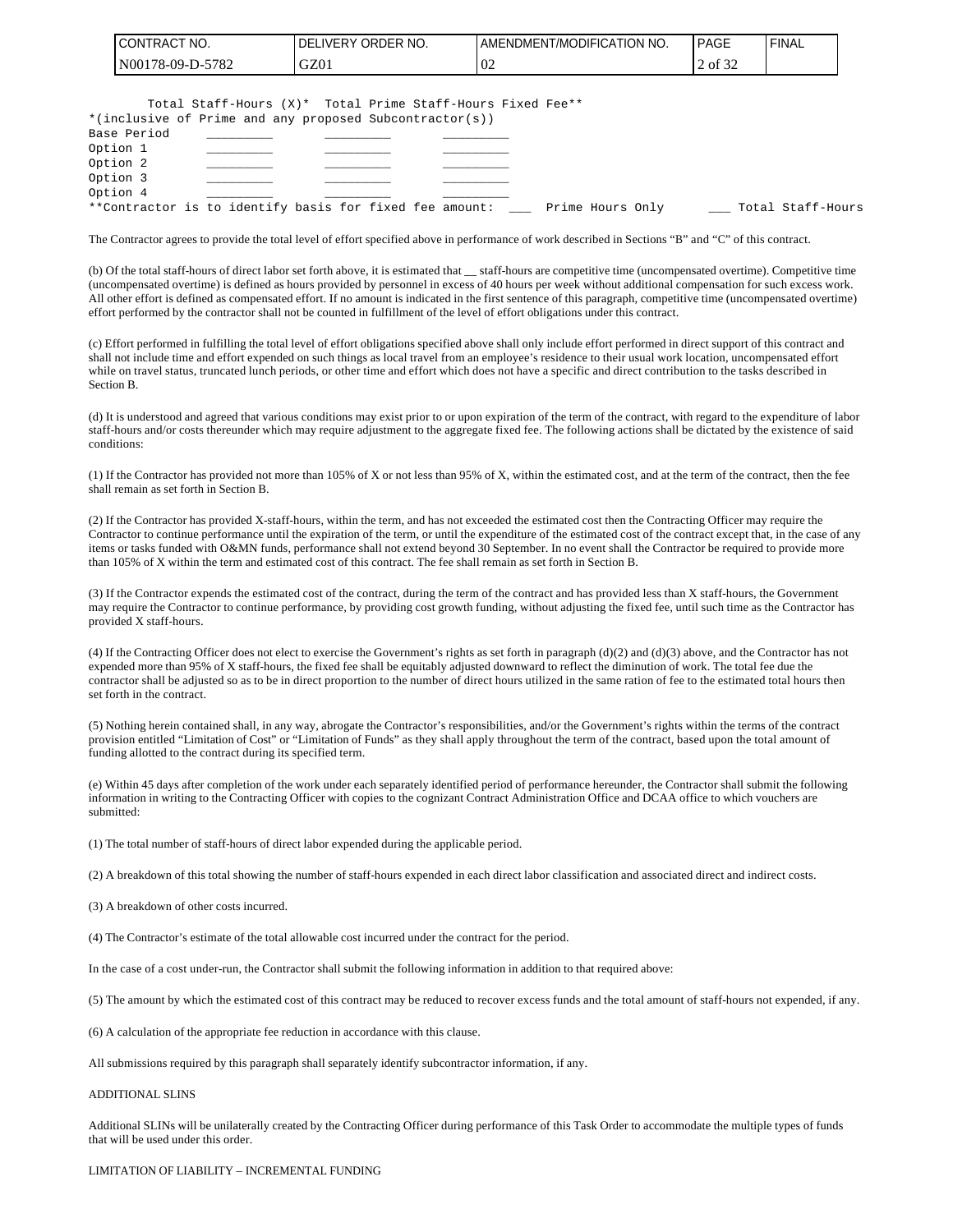| <b>ICONTRACT NO.</b>    | ORDER NO.<br><b>DELIVERY</b> | AMENDMENT/MODIFICATION NO. | PAGE          | 'FINAL |
|-------------------------|------------------------------|----------------------------|---------------|--------|
| 5782<br>$NO0178-09-D-5$ | GZ01                         | $\Omega$<br>VZ.            | 0.22<br>of 32 |        |

CLINs 4001 & 6001 are incrementally funded and the amount currently available for payment hereunder is limited to \$305,000.00. It is estimated that these funds will cover the cost of performance through 10 January 2013. Subject to the provisions of the clause entitled "Limitation of Funds" (APR 94) (FAR 52.232-22) of the general provisions of this contract, no legal liability on the part of the Government for payment in excess of \$305,000.00 shall arise unless additional funds are made available and are incorporated as a modification to the delivery order.

| <b>CLIN</b>  | <b>CPFF</b>     | THIS ACTION    | <b>CUMULATIVE</b> | <b>BALANCE</b>             |
|--------------|-----------------|----------------|-------------------|----------------------------|
| 4001         | 7,647,711.00    | 270,000.00     | 295,000.00        | \$7,352,711.00             |
| 6001         | 313,470.00<br>D | 10,000.00<br>S | 10,000.00<br>\$   | 303,470.00<br>Φ            |
| <b>TOTAL</b> | 7,961,181.00    | 280,000.00     | 305,000.00        | $\frac{1}{2}$ 7,656,181.00 |

CLINs 4002 & 6002 are incrementally funded and the amount currently available for payment hereunder is limited to \$1,885,000.00. It is estimated that these funds will cover the cost of performance through 10 September 2013. Subject to the provisions of the clause entitled "Limitation of Funds" (APR 94) (FAR 52.232-22) of the general provisions of this contract, no legal liability on the part of the Government for payment in excess of \$1,885,000.00 shall arise unless additional funds are made available and are incorporated as a modification to the delivery order.

| <b>CLIN</b>  | <b>CPFF</b>        | THIS ACTION     | <b>CUMULATIVE</b> | <b>BALANCE</b>    |
|--------------|--------------------|-----------------|-------------------|-------------------|
| 4002         | 7,864,802.00<br>\$ | \$1,865,000.00  | 1,865,000.00      | 5,999,802.00<br>D |
| 6002         | 313,470.00<br>S    | \$<br>20,000.00 | 20,000,00         | 293,470.00<br>D   |
| <b>TOTAL</b> | 8,178,272.00<br>S  | \$1,885,000.00  | 1,885,000.00      | 6,293,272.00<br>D |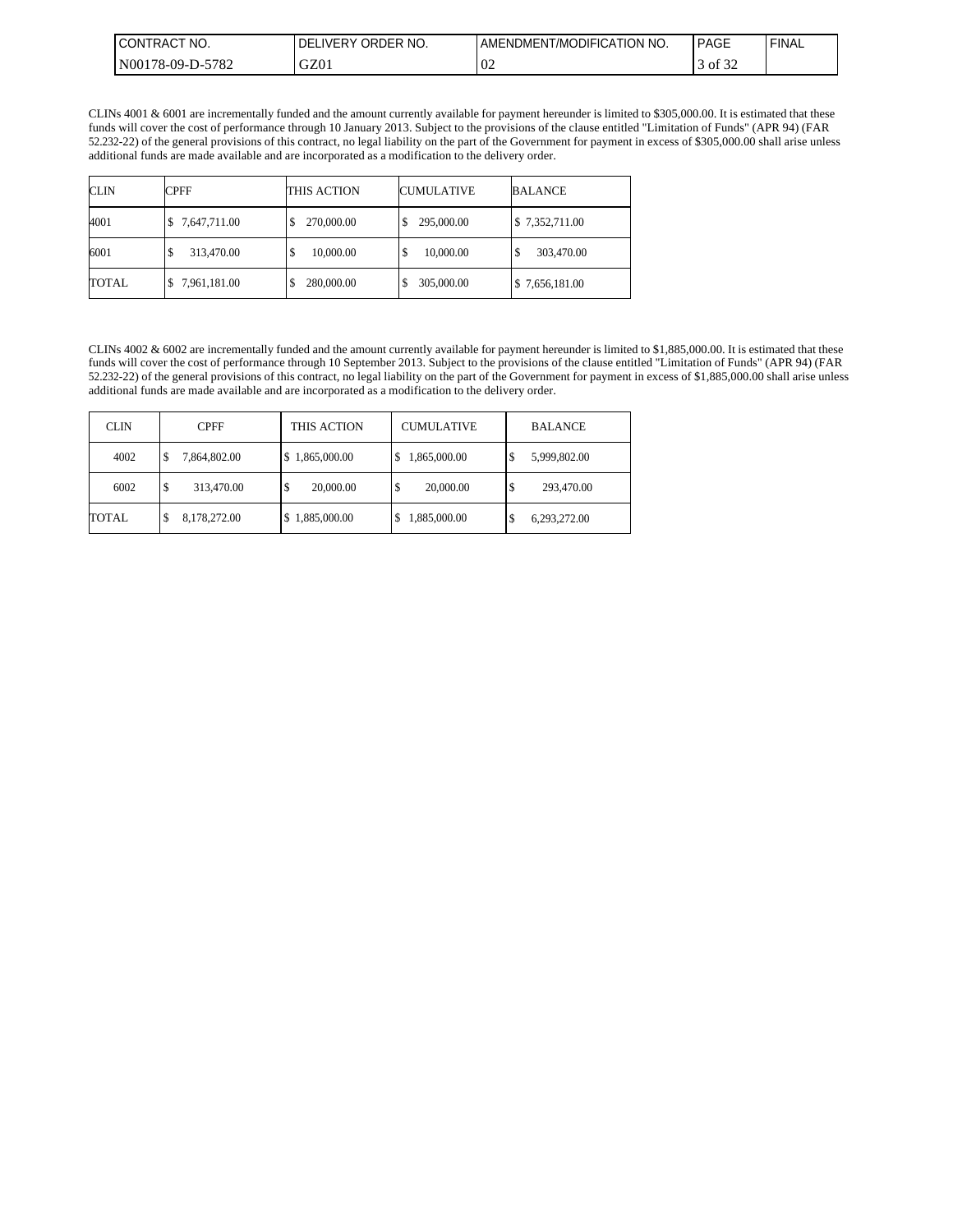| <b>CONTRACT</b><br>" NO. | ORDER NO.<br><b>DELIVERY</b> | AMENDMENT/MODIFICATION NO. | PAGE               | 'FINAL |
|--------------------------|------------------------------|----------------------------|--------------------|--------|
| N00178-09-D-5782         | GZ01                         | 02                         | 0.22<br>-of<br>ے د |        |

## **SECTION C DESCRIPTIONS AND SPECIFICATIONS**

C-302 SPECIFICATIONS/STATEMENT OF WORK (DEC 1998)

Work under this contract shall be performed in accordance with the following Performance Work Statement (PWS):

### **Section C - Performance Work Statement (PWS)**

SPAWARSYSCEN-CHARLESTON, Code 582V0, Information Assurance (IA), IA Mitigation, Certification and Accreditation (C&A), and Information Assurance Vulnerability Management (IAVM)

## **1.0 INTRODUCTION**

The Space and Naval Warfare Systems Center (SPAWARSYSCEN) Atlantic; Network Security Implementation Branch, Code 582V0, is providing Network Security Engineering Support Services in support of Navy Medicine and Federal Health Systems as it pertains to information assurance for Navy Medicine's Military Treatment Facilities (MTF), Dental clinics worldwide, and Federal Health agencies.

## **2.0 BACKGROUND**

The task will support the continued Information Assurance initiatives within Navy Medicine and Federal Health agencies, and provide support to the Information Management and Information Technology (IM/IT) execution agent. SSC Atlantic will execute all aspects of Information Assurance for Navy Medicine and Federal Health agencies to ensure compliance with Federal, Department of Defense (DoD), and Department of Navy (DoN) regulations and policies.

#### **3.0 SCOPE**

The objective of this Task Order is to provide support in the conduct of Information Assurance (IA), IA Mitigation, Certification and Accreditation (C&A), and Information Assurance Vulnerability Management (IAVM) to support the mission of Navy Medical and Federal Health systems at locations throughout the CONUS and OCONUS areas as well as incorporate the evaluation of the current IA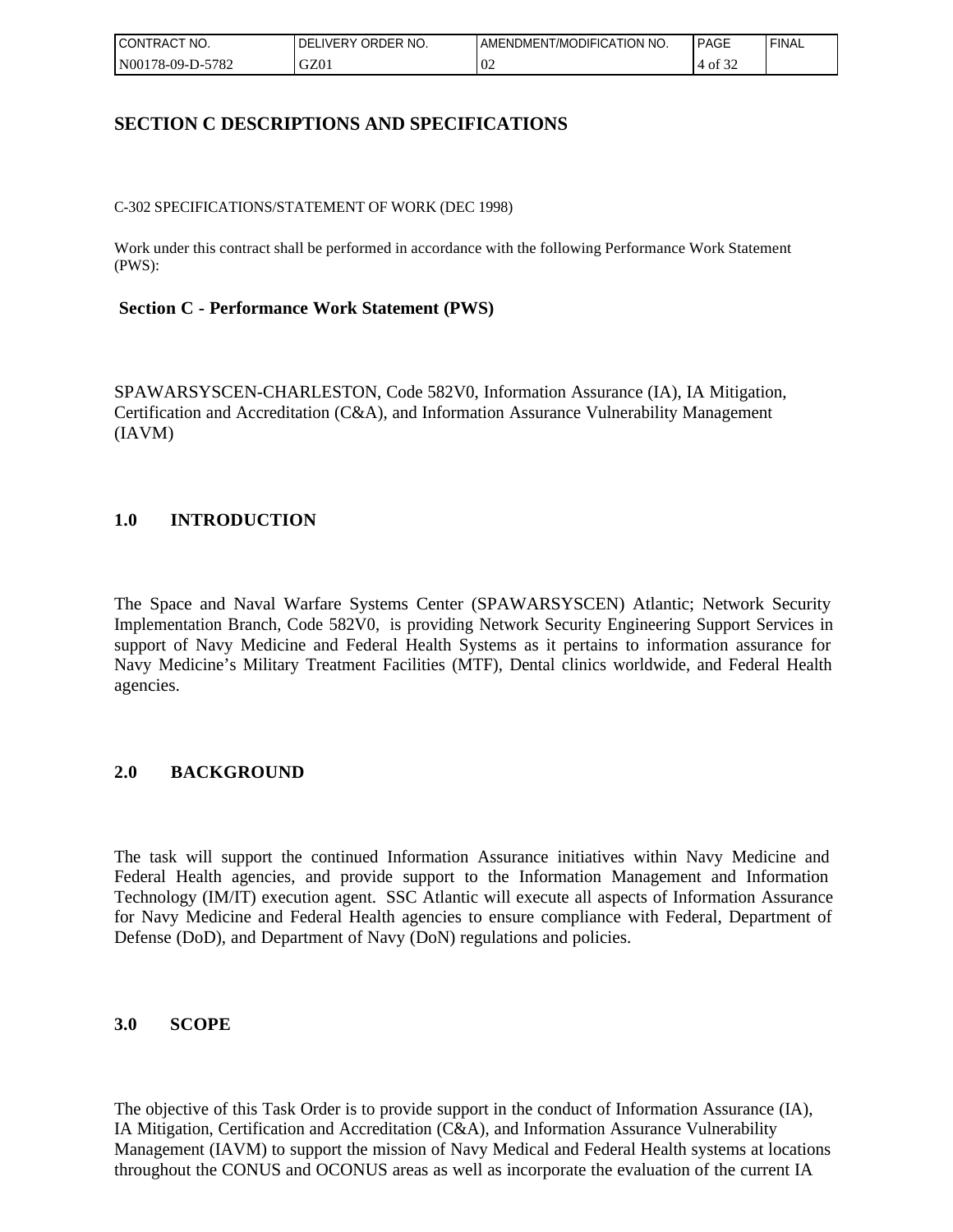| I CONTRACT<br>'NO. | I DELIVERY ORDER NO. | AMENDMENT/MODIFICATION NO. | PAGE            | <b>FINAL</b> |
|--------------------|----------------------|----------------------------|-----------------|--------------|
| N00178-09-D-5782   | GZ01                 | -02                        | 0.25<br>of $32$ |              |

and security posture of Navy Medical and Federal Health Systems facilities. The range of this support would span subject matter expertise to administrative support/graphic services with skill sets and experience that match Code 582V0's need to comply with and respond to requirements including current, updated program plans and documentation, current and accurate requirements definition, alternative approaches for fielding, migrating, staging and supporting systems, site management, adherence to standards, specifications and best practices, mitigation of risks, addressing issues and performing all Program and Project functions necessary to achieve the strategic goalds and objectives of SPAWAR's customers.

## **4.0 PLACE OF PERFORMANCE**

Work shall be performed at the SPAWARSYSCEN, Atlantic and in each of the following location(s):

- a. Contractor's Facility
- b. Bethesda, MD
- c. San Diego, CA
- d. New Orleans, LA
- e. NH Camp Pendleton, Ocean Side, CA
- f. NH Oak Harbor, WA
- g. NH Corpus Christi, TX
- h. NH Rota, Spain
- i. NH Guam
- j. NH Guantanamo Bay (Cuba)
- k. NH Cherry Point, NC
- l. NH Bremeerton, (Washington)
- m. NH Lemoore, CA
- n. NH Sigonella, Italy
- o. NH Napes, Italy
- p. NH Okinawa, Japan
- q. NH Pensacola, FL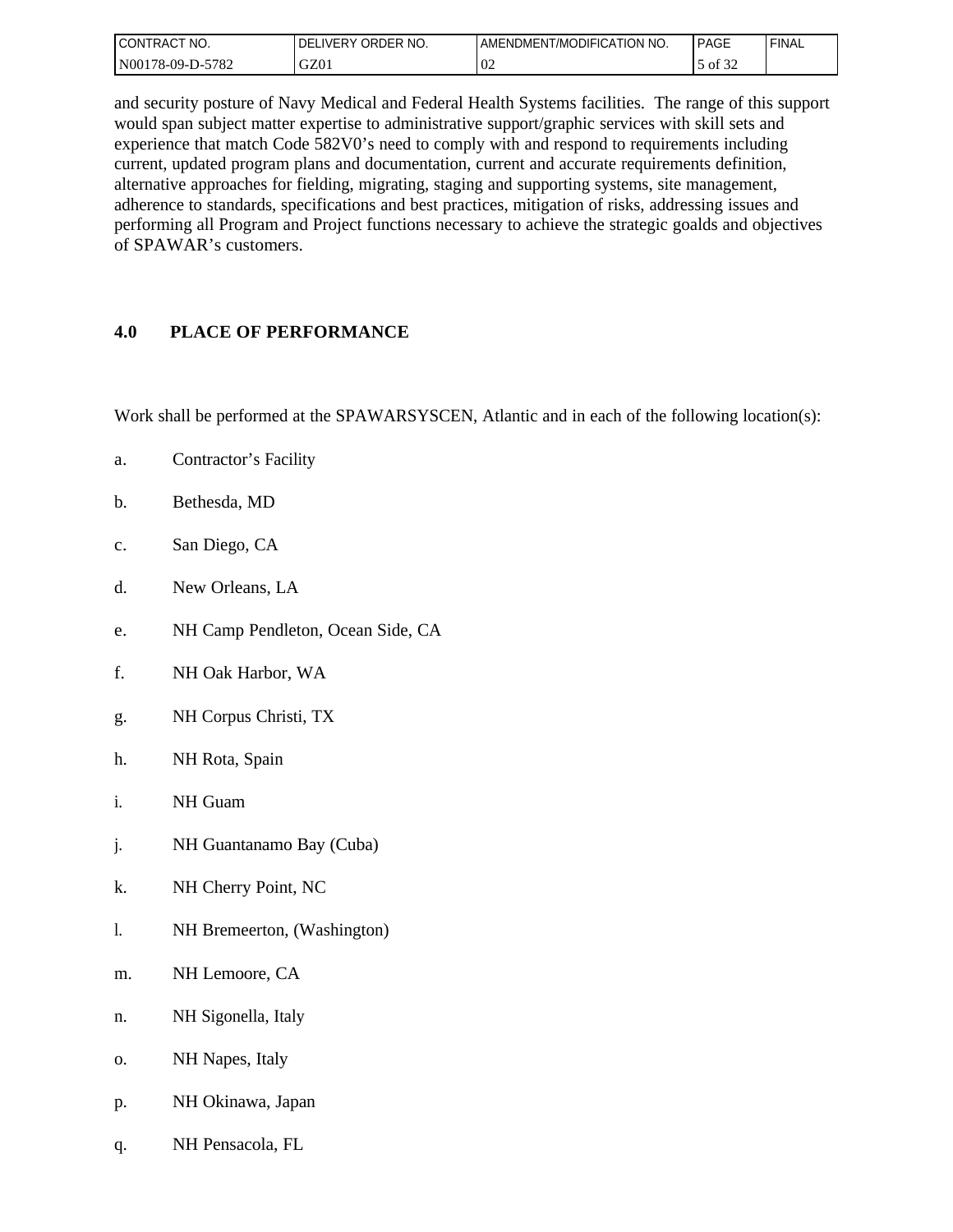| I CONTRACT<br>" NO. | ORDER NO.<br>_IVERY<br>DELI | <b>AMENDMENT/MODIFICATION NO.</b> | PAGE         | 'FINAL |
|---------------------|-----------------------------|-----------------------------------|--------------|--------|
| N00178-09-D-5782    | GZ01                        | $\Omega'$<br>∪∠                   | 0.22<br>6 of |        |

- r. NH 29 Palms, CA
- s. NNMC Bethesda, Maryland
- t. NH Yokosuka, Japan
- u. NAMRU Jakarta (Indonesia)
- v. NAMR:U Cairo (Egypt)
- w. NH Pearl Harbor (Honolulu)
- x. NAMRU Lima (Peru)

## **5.0 APPLICABLE DIRECTIVES / REFERENCES**

The Contractor shall adhere to the following documents in accordance with paragraph 8.0, Performance Requirements.

| <b>Document Type</b> | <b>No./Version</b> | <b>Title</b>                  | Date           |
|----------------------|--------------------|-------------------------------|----------------|
| DoD Directive 8500.1 |                    | <b>Information Assurance</b>  | $10-24-2002$   |
|                      |                    | (IA)                          |                |
| DoD Instruction      |                    | <b>Information Assurance</b>  | $2 - 6 - 2003$ |
| 8500.2               |                    | (IA) Implementation for       |                |
|                      |                    | Automated                     |                |
|                      |                    | Information<br><b>Systems</b> |                |
| DoD Regulation       |                    | DoD Personnel Security        | 1-1987         |
| $5200.2 - R$         |                    | Program                       |                |
| <b>SECNAVINST</b>    |                    | Department of the Navy        | 3/10/1999      |
| 5510.30A             |                    | <b>Personnel Security</b>     |                |
|                      |                    | Program                       |                |
| <b>SECNAVINST</b>    |                    | Department of the Navy        | 3/17/1999      |
| 5510.36              |                    | <b>Information Security</b>   |                |
|                      |                    | Program (ISP)                 |                |

# **6.0 SECURITY and TRAINING SUPPORT**

SSC-A contractor personnel will have the appropriate clearances required for access to classified data as required. Prior to starting work on the task, SSC-A contractor personnel will have a minimum of an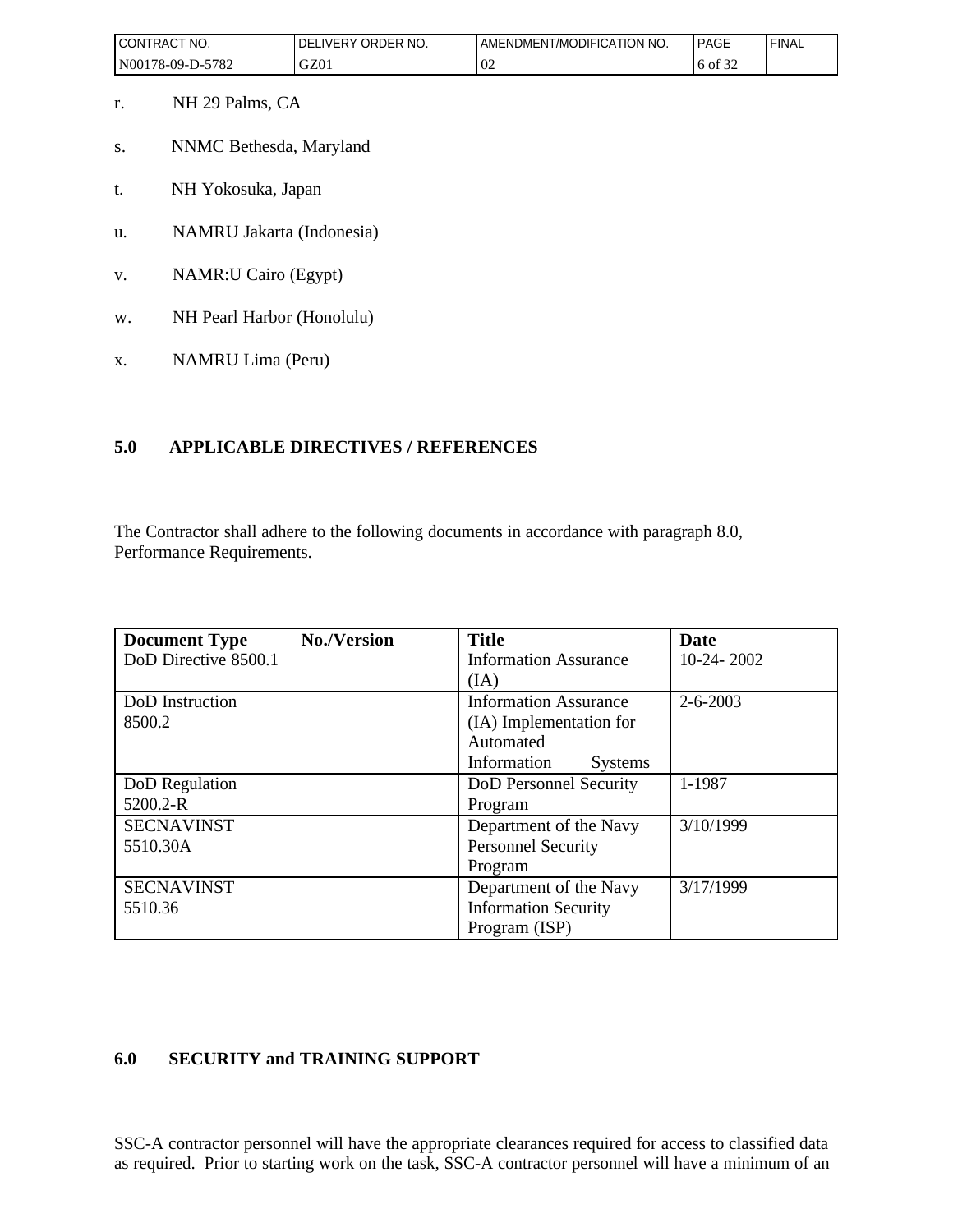| I CONTRACT<br>" NO. | ORDER NO.<br><b>LIVERY</b><br>DEL | AMENDMENT/MODIFICATION NO. | PAGE  | ' FINAL |
|---------------------|-----------------------------------|----------------------------|-------|---------|
| N00178-09-D-5782    | GZ01                              | $\Omega$<br>VZ             | of 32 |         |

interim Secret Security Clearance granted by the Defense Industrial Security Clearance Office (DISCO) and will comply with IT access authorization requirements. In addition, SSC-A contractor personnel will possess the appropriate IT level of access for the required task and position assignment. SSC-A contractor personnel shall handle and safeguard any unclassified but sensitive and classified information in accordance with appropriate Department of Defense security regulations.

The Project Engineer shall determine if the appropriate IT Position Category has been assigned to the respective contractor personnel and inform the contractor of that determination based on the following criteria:

IT-1 Position - Positions in which the incumbent is responsible for the planning, direction, and implementation of a computer security program; major responsibility for the direction, planning and design of a computer system, including the hardware and software; or, can access a system during the operation or maintenance in such a way, and with a relatively high risk for causing grave damage, or realize a significant personal gain. Personnel whose duties meet the criteria for IT-1 Position designation require a favorably adjudicated Single Scope Background Investigation (SSBI) or SSBI Periodic Reinvestigation (SSBI-PR). The SSBI or SSBI-PR shall be updated a minimum of every 5 years.

IT-II Position - Positions in which the incumbent is responsible for the direction, planning, design, operation, or maintenance of a computer system, and whose work is technically reviewed by a higher authority at the IT-II Position level to insure the integrity of the system. Personnel whose duties meet the criteria for an IT-II Position require a favorably adjudicated National Agency Check (NAC).

IT-III Position - All other positions involved in computer activities. Incumbent in this position has nonprivileged access to one or more DoD information systems/applications or database to which they are authorized access. Personnel whose duties meet the criteria for an IT-III Position designation require a favorably adjudicated NAC.

Contractor's request for visit authorization shall be submitted in the appropriate format and coordinated with the SSC-C Project Office.

## **6.1 Personnel Common Access Card (CAC) and PKI Requirements**

SSC-A contractor personnel are required to obtain a Common Access Card (CAC) with PKI for access to Department of Defense facilities (CONUS and OCONUS) and websites. In addition, a hardware solution to securely read the card via a personal computer, and approved software for reading the CAC (ex. ActiveGold) is required.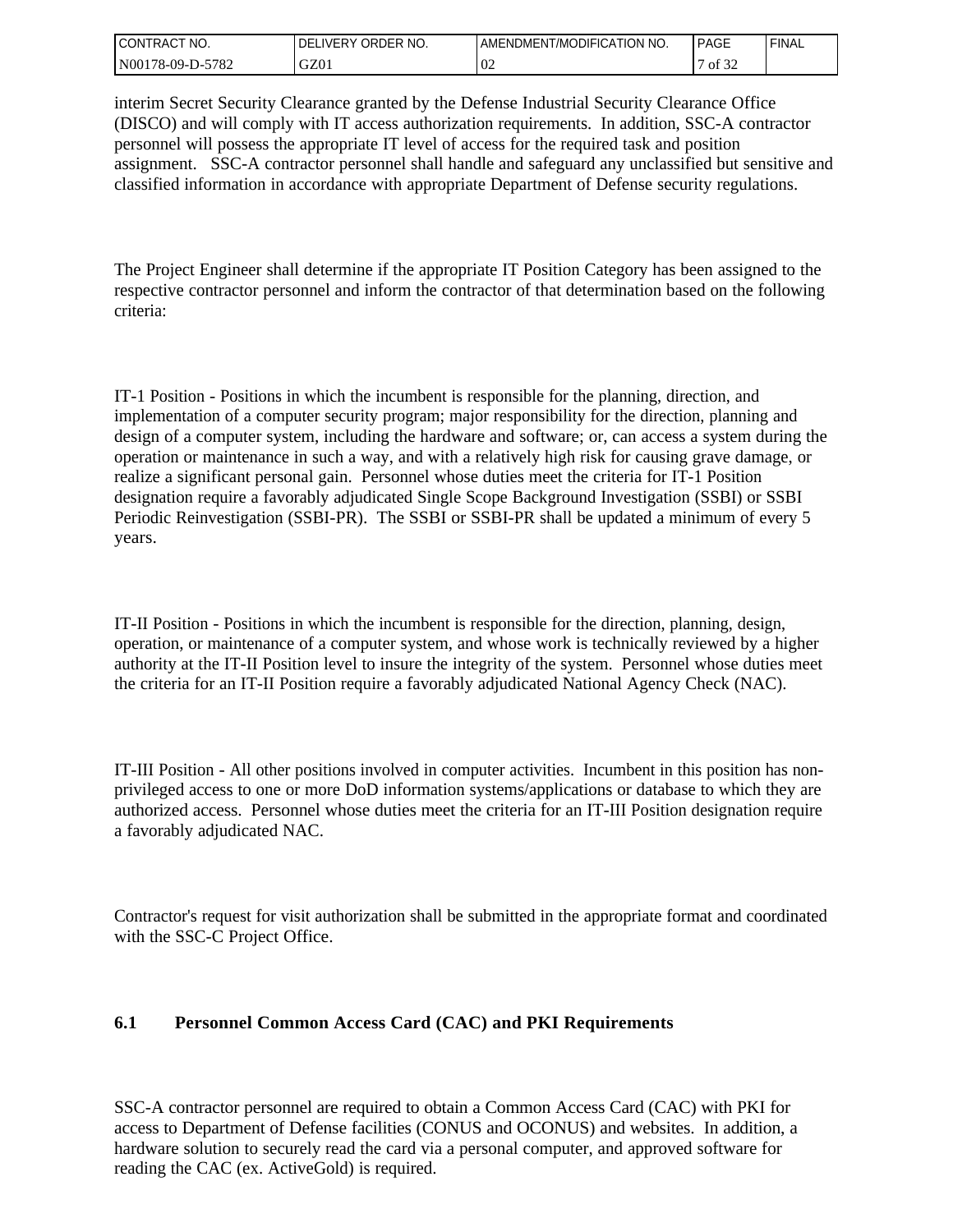| $\sim$<br>" NO.<br><b>CONTRACT</b> | ORDER NO.<br><b>DELIVERY</b> | AMENDMENT/MODIFICATION NO. | PAGE            | 'FINAL |
|------------------------------------|------------------------------|----------------------------|-----------------|--------|
| 5782<br>$N00178-09-D-2$            | GZ01                         | U2                         | 0.22<br>ΟĪ<br>8 |        |

#### **6.2 Personnel Supporting Information Assurance (IA) functions**

In accordance with clause 252.239-7001, Contractor personnel supporting Information Assurance (IA) functions shall be appropriately trained and certified prior to being engaged in IA related work. IA Personnel shall be in full compliance with DoD 8570.01-M, Information Assurance Workforce Improvement Program (PWS ref 2.1.\$) and DoDD 8570.1, IA Training, Certification, and Workforce Management (PWS ref 2.1.\$). This includes personnel training being certified/accredited at the appropriate levels of IAT I-III and IAM I-III. This will be verified by the contracting officer who will ensure that contractor personnel are entered in to the Defense Eligibility Enrollment System (DEERS) or other appropriate database. The contractor shall also provide the requested mix of labor categories pertaining to IA applicable tasks as directed by the PCO or Task Order in support of IA training requirements. Contractor personnel not certified within 6 months of assignment of IA duties or who fails to maintain their certified status will not be permitted to carry out the responsibilities of the position, and shall be replaced with personnel that meet the minimum certification requirements as mandated above.

### **7.0 TASK ORDER MANAGER**

The Task Order Manager (TOM) for this contract is Robin S. Riley, Code 582B0, [robin.riley@navy.mil](mailto:robin.riley@navy.mil), (843) 218-4648. The Project Engineer is Joe Henline, Code 582M1, joseph.henline@navy.mil, (843) 218-4364.

#### **8.0 PERFORMANCE REQUIREMENTS**

The contractor shall provide support to SPAWARSYSCEN Atlantic in conducting Information Assurance (IA), IA Mitigation, Certification and Accreditation (C&A), and Information Assurance Vulnerability Management (IAVM) to support the mission of Navy Medical and Federal Health agencies at locations throughout the CONUS and OCONUS areas as well as incorporate the evaluation of the current IA and security posture of Navy Medical and Federal Health facilities in accordance with DoD 8500.1 and 8500.2. The contractor shall provide support to SPAWAR Atlantic in the conduct of Certification and Accreditation (C&A) efforts to support the mission of Navy Medical and Federal Health systems. The contractor shall also assist in prioritizing short and long term initiatives considering strategic planning alignment, budget, and available funding.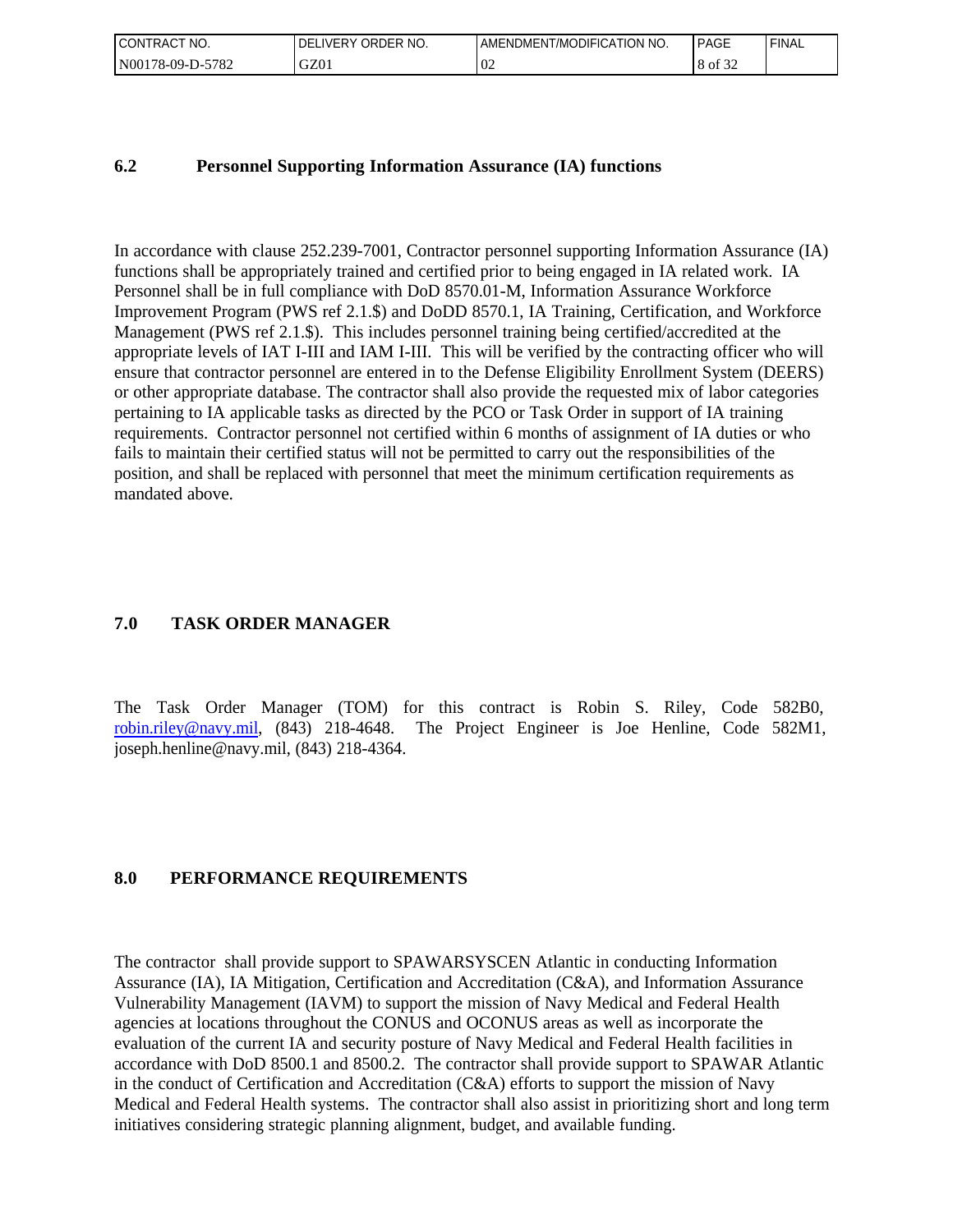| <b>CONTRACT</b><br>NO.<br>$\sim$ | ORDER NO.<br>∟IVERY<br>DFI | AMENDMENT/MODIFICATION NO. | PAGE              | 'FINAL |
|----------------------------------|----------------------------|----------------------------|-------------------|--------|
| -5782<br>  N00178-09-D-5         | GZ01                       | $\Omega$<br>VZ             | 0.22<br>0t<br>ے ر |        |

## **8.1 Sub-Task 1. Project Management Support**

8.1.1 The contractor shall provide support to SPAWAR Atlantic in the conduct of Information Assurance (IA), IA Mitigation, Certification and Accreditation (C&A), Navy Medicine Network Operations Center (NOC) and Information Assurance Vulnerability Management (IAVM).

8.1.2 The contractor shall appoint a program manager specifically charted with the responsibility of interfacing with the Government on all matters pertaining to this Performance Work Statement. The Program Manager shall direct the contractor's effort through the company's internal management system that shall provide project progress visibility to assure on-time completion of contract requirements. The contractor shall also use best industry practices including ISO/IEC 15288 for System life cycle processes and ISO/IEC 12207 for Software life cycle processes. This shall include providing technical program and project management support that will mitigate the risks to successful program and compliance with SSC Atlantic's Capability Maturity Model Integration (CMMI) Engineering Process Office (EPO) program. The contractor as part of a team will support projects at SPAWAR Atlantic at CMMI Level III. The contractor will be required to utilize the processes and procedures already established for the project and the CMMI program, and deliver products that are compliant with the aforementioned processes and procedures. These tasks require the contractor to research and analyze technical and management information and data, costs, performance trends, and project progress based on earned value management (EVM). The contractor shall participate in design reviews, technical reviews, audits and discussions, and shall provide SPAWAR Atlantic with management status reports that will be updated and delivered on a weekly/monthly basis, or as required.

## **8.2 Sub-Task 2. Facilitation**

8.2.1 The contractor shall assist in planning, coordinating, and facilitating meetings with the principals, develop material to support the meetings, and ensure all action items are tracked through completion. Meetings shall be held weekly unless otherwise directed.

## **8.3 Sub-Task 3. SCTS Deployment Support**

8.3.1 The contractor shall conduct the installation of the JTF/GNO mandated SCTS system to support the IAVM program at locations throughout the CONUS and OCONUS areas.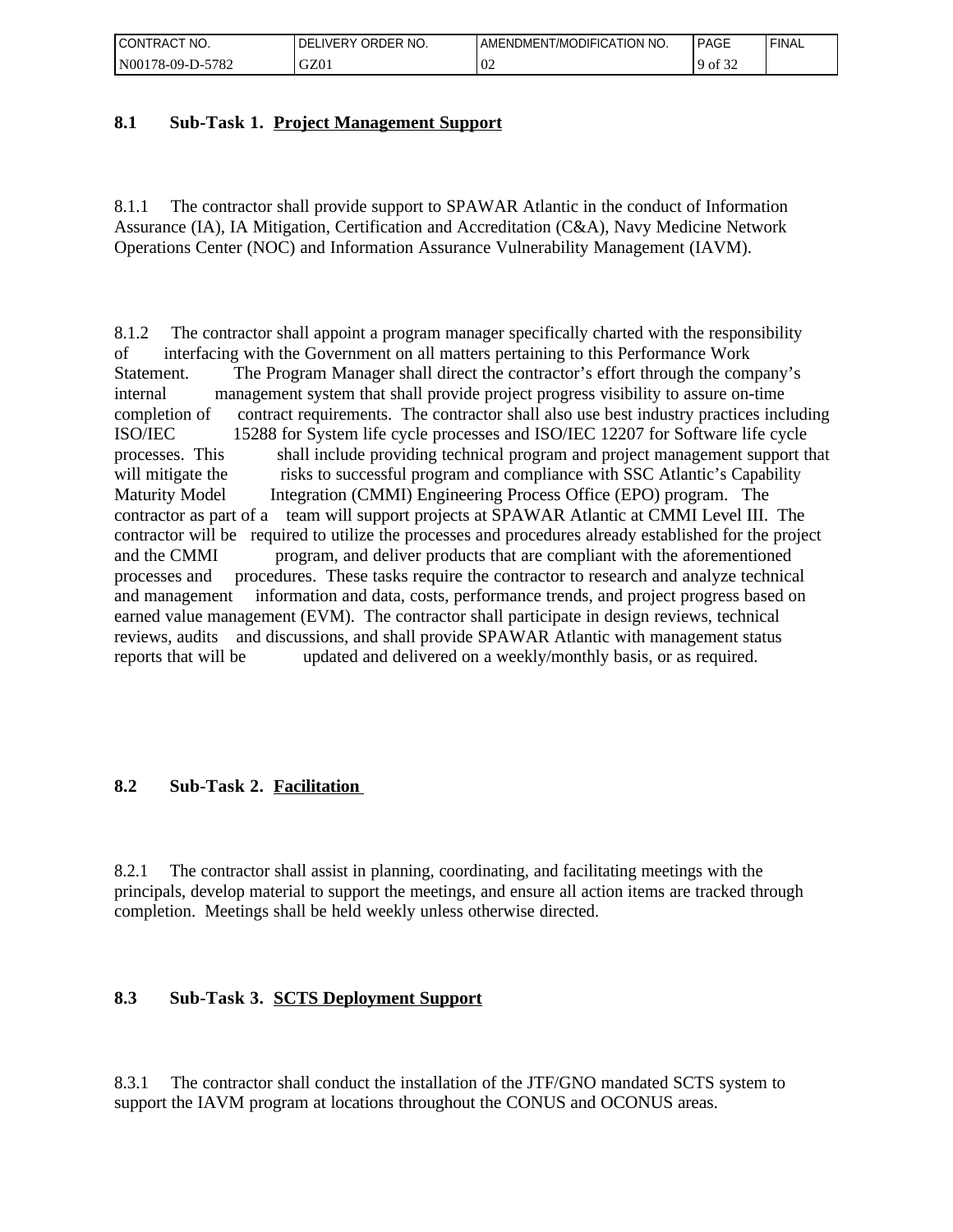| NO.<br>CONTRAC <sub>1</sub> | ORDER NO.<br><b>LIVERY</b><br>DEL | AMENDMENT/MODIFICATION NO. | PAGE     | 'FINAL |
|-----------------------------|-----------------------------------|----------------------------|----------|--------|
| N00178-09-D-5782            | GZ01                              | $\Omega$<br>VZ             | 10 of 32 |        |

### **8.4 Sub-Task 4. Network Device Hardening Analysis**

8.4.1 The contractor shall provide assistance in the management of the network perimeter improvement by ensuring that approved policies are implemented and controlled at the Outside Security Screening Router (OSSR) ACL, Firewall ruleset, and IPSs. This will ensure that only approved Ports, Protocols, Services (PPS) necessary to do business are opened.

## **8.5 Sub-Task 5. Site Network IA Assessment Support**

8.5.1 The contractor shall provide support to SPAWAR Atlantic in the conduct of IA Tiger Team efforts at locations throughout the CONUS and OCONUS areas. These Tiger Team efforts would incorporate the evaluation of the current IA and security posture of these facilities. Final reports would be generated and delivered to SPAWAR Atlantic to support mitigation efforts and the development of an overall IA strategy.

### **8.6 Sub-Task 6. Site Network Remediation and Mitigation support**

8.6.1 The contractor shall conduct the mitigation efforts at locations throughout the CONUS and OCONUS areas. These efforts will incorporate the evaluation of the current IA and security posture of these facilities in accordance with 8500.1 and 8500.2. Also provide final reports to SPAWAR Atlantic that can assist in the development of an overall Enterprise mitigation strategy.

#### **8.7 Sub-Task 7. Program of Record and Site Certification and Accreditation Packages**

8.7.1 The contractor shall provide support to SPAWAR Atlantic in the conduct of Certification and Accreditation (C&A) efforts. These efforts would be in accordance with Navy Medical and Federal Health systems IA documentation at various locations throughout the CONUS and OCONUS areas, as required.

## **8.8 Sub-Task 8. Navy Medicine Network Operations Center Support**

8.8.1 The contractor shall provide support to SPAWAR Atlantic in the 24 x 7 x 365 operations of the Navy Medicine Operations Center. These efforts will incorporate IA, router analysis, firewall analysis, and IAVA compliance.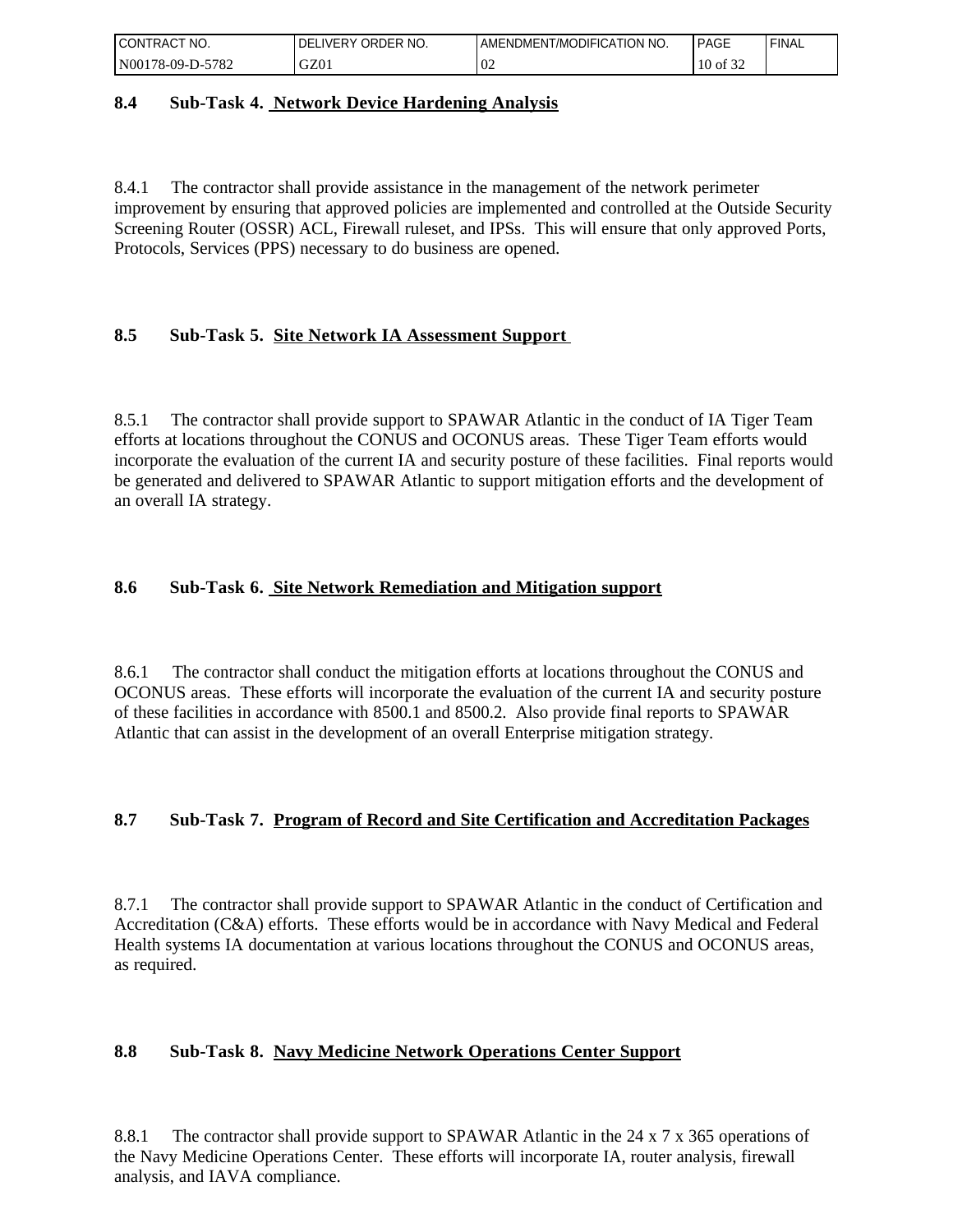| <b>CONTRACT</b><br>" NO. | I DELIVERY ORDER NO. | AMENDMENT/MODIFICATION NO. | <b>PAGE</b>   | ' FINAL |
|--------------------------|----------------------|----------------------------|---------------|---------|
| N00178-09-D-5782         | GZ01                 | $\sim$<br>U2               | c oo<br>of 32 |         |

## **9.0 GOVERNMENT FURNISHED INFORMATION**

Not applicable.

## **10.0 GOVERNMENT FURNISHED MATERIAL**

Not Applicable

## **11.0 GOVERNMENT FURNISHED EQUIPMENT**

Not Applicable

## **12.0 CONTRACTOR FURNISHED MATERIAL**

Miscellaneous Other Direct Costs (ODCs) such as FedEx shipping.

# **13.0 CONTRACTOR FURNISHED EQUIPMENT**

Not Applicable

## **14.0 TRAVEL REQUIREMENTS**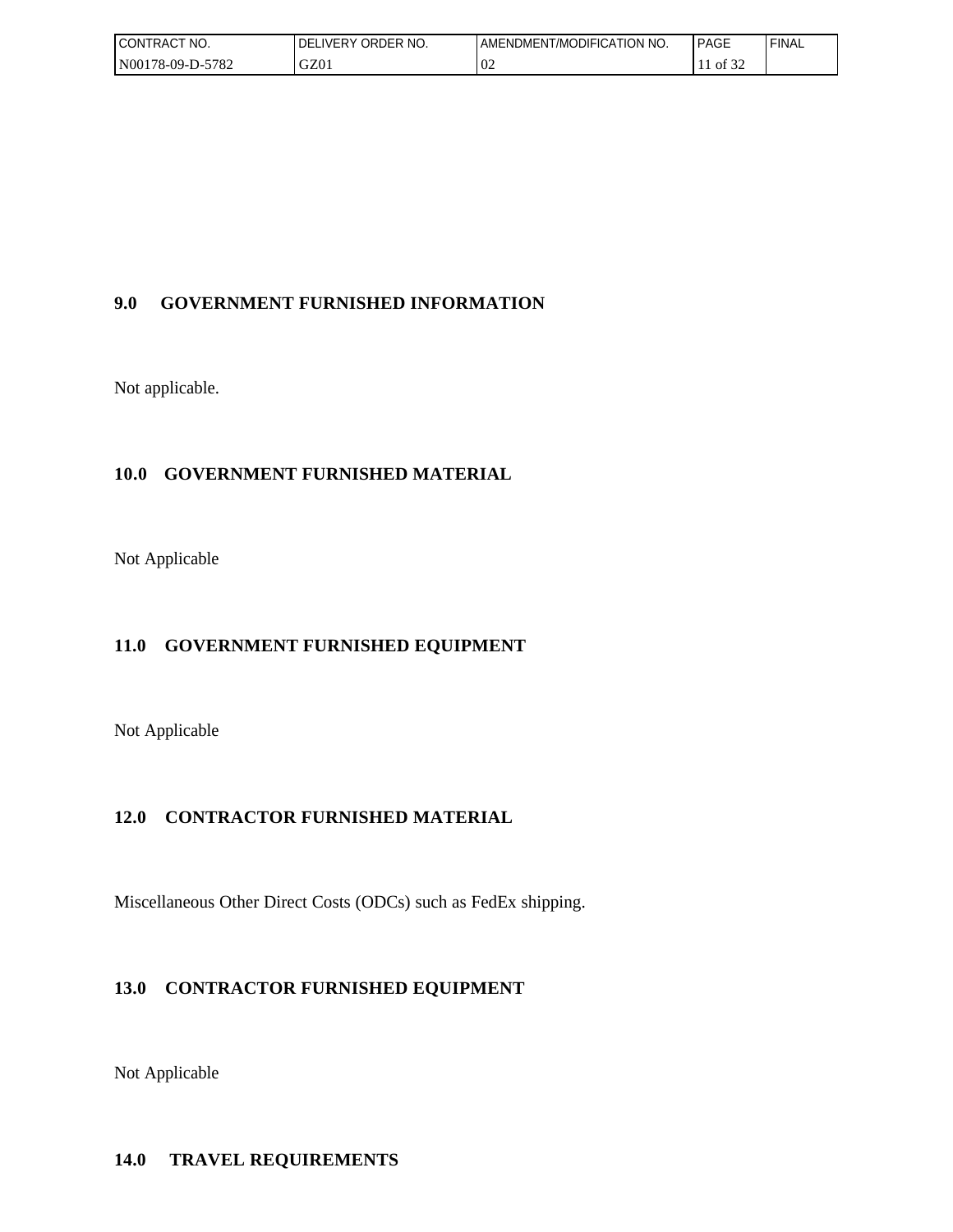| <b>CONTRACT</b><br>'NO.  | ORDER NO.<br><b>DELIVERY</b> | AMENDMENT/MODIFICATION NO. | <b>PAGE</b>                  | 'FINAL |
|--------------------------|------------------------------|----------------------------|------------------------------|--------|
| $-5782$<br>N00178-09-D-5 | GZ01                         | $\sim$<br>U2               | 0.25<br>$\sim$<br>of 32<br>∸ |        |

When it becomes necessary for the contractor to travel, the contractor shall submit a request, via email, to the SPAWARSYSCEN Atlantic Task Order Manager seeking approval to travel before initiating any travel plans. All travel claims shall make reference to the e-mail, letter or phone call that granted approval. Failure to gain prior approval may result in disallowance of invoiced travel claims. Emergent travel as directed by the Project Engineer for upgrade support and engineering solutions provided efforts are fair and reasonable and in accordance with the Joint Travel Regulations.

Estimated travel locations are as follows. The following trips are per annum.

| To                           | # of Trips     | # of people    |
|------------------------------|----------------|----------------|
| San Diego, CA                | $\overline{2}$ | $\overline{2}$ |
| Ocean Side, CA               | $\overline{2}$ | $\overline{2}$ |
| New Orleans, LA              | $\overline{2}$ | $\overline{2}$ |
| Oak Harbor, WA               | $\overline{2}$ | $\overline{2}$ |
| Corpus Christi,<br><b>TX</b> | $\overline{2}$ | $\overline{2}$ |
| Rota Spain                   | $\overline{2}$ | $\overline{2}$ |
| Guam                         | $\overline{2}$ | $\overline{2}$ |
| Guantanamo Bay,<br>Cuba      | $\overline{2}$ | $\overline{2}$ |
| Cherry Point, NC             | $\overline{2}$ | $\overline{2}$ |
| Brenerton,<br>Washington     | 3              | $\overline{2}$ |
| LeMoore,<br>California       | $\overline{2}$ | $\overline{2}$ |
| Sigonella, Italy             | $\overline{2}$ | $\overline{2}$ |
| Naples, Italy                | $\overline{2}$ | $\overline{2}$ |
| Okinawa, Japan               | $\overline{2}$ | $\overline{2}$ |
| Pensacola, FL                | 3              | $\overline{2}$ |
| 29 Palms, CA                 | $\overline{3}$ | $\overline{2}$ |
| Bethesda,                    | $\overline{6}$ | $\overline{2}$ |
| Maryland                     |                |                |
| Yokosuka, Japan              | $\overline{2}$ | $\overline{2}$ |
| Jakarta, Indonesia           | $\overline{2}$ | $\overline{2}$ |
| Cairo, Egypt                 | $\overline{2}$ | $\overline{2}$ |
| Pearl Harbor, HI             | $\overline{2}$ | $\overline{2}$ |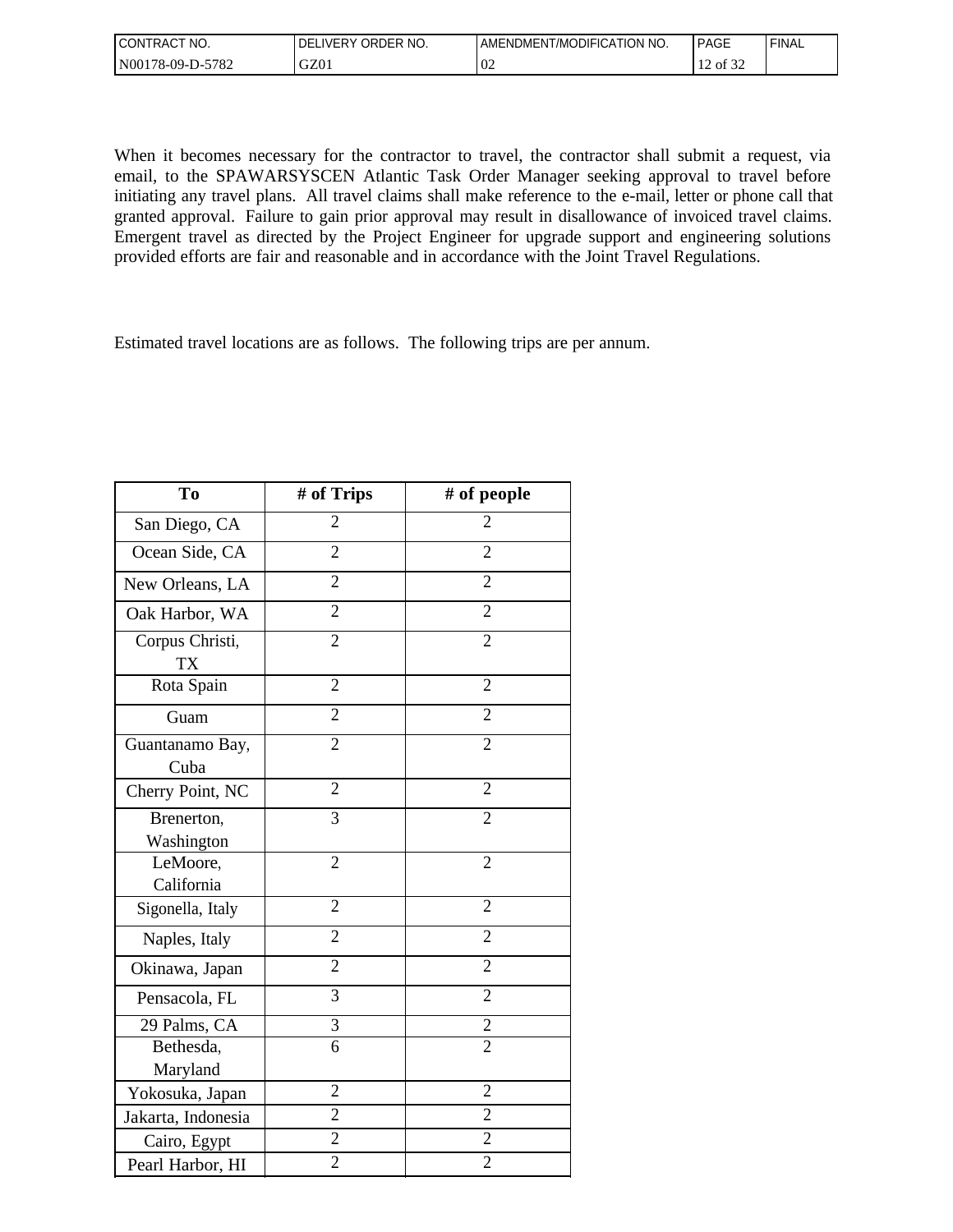| <b>I CONTRACT NO.</b> | DELIVERY ORDER NO. |    | AMENDMENT/MODIFICATION NO. | PAGE     | ' FINAL |
|-----------------------|--------------------|----|----------------------------|----------|---------|
| N00178-09-D-5782      | GZ01               | 02 |                            | 13 of 32 |         |
|                       |                    |    |                            |          |         |
| Lima, Peru            |                    | ∽  |                            |          |         |

## **15.0 DELIVERABLES**

- a. Conference, Meeting Minutes and Presentation Reports as required CDRL A001
- b. Technical Reports as required CDRL A002
- c. Monthly Status Reports CDRL A003
- d. Monthly Financial Reports CDRL A004
- e. Weekly Activity Reports (WAR) CDRL A005
- f. White Papers CDRL A006
- g. NOC Operations CDRL A007
- h. Network Architecture Analysis Design as required CDRL A008

| <b>Type of Technical Reports - A002</b> |
|-----------------------------------------|
| <b>NOC</b> Operations                   |
| Network Architecture Analysis Design    |
| <b>Mitigation Reports</b>               |
| <b>SSAA Gap Analysis</b>                |

## **16.0 WORKLOAD ESTIMATE**

The following workload data is provided for informational purposes only to assist you in estimating the price of this Contract.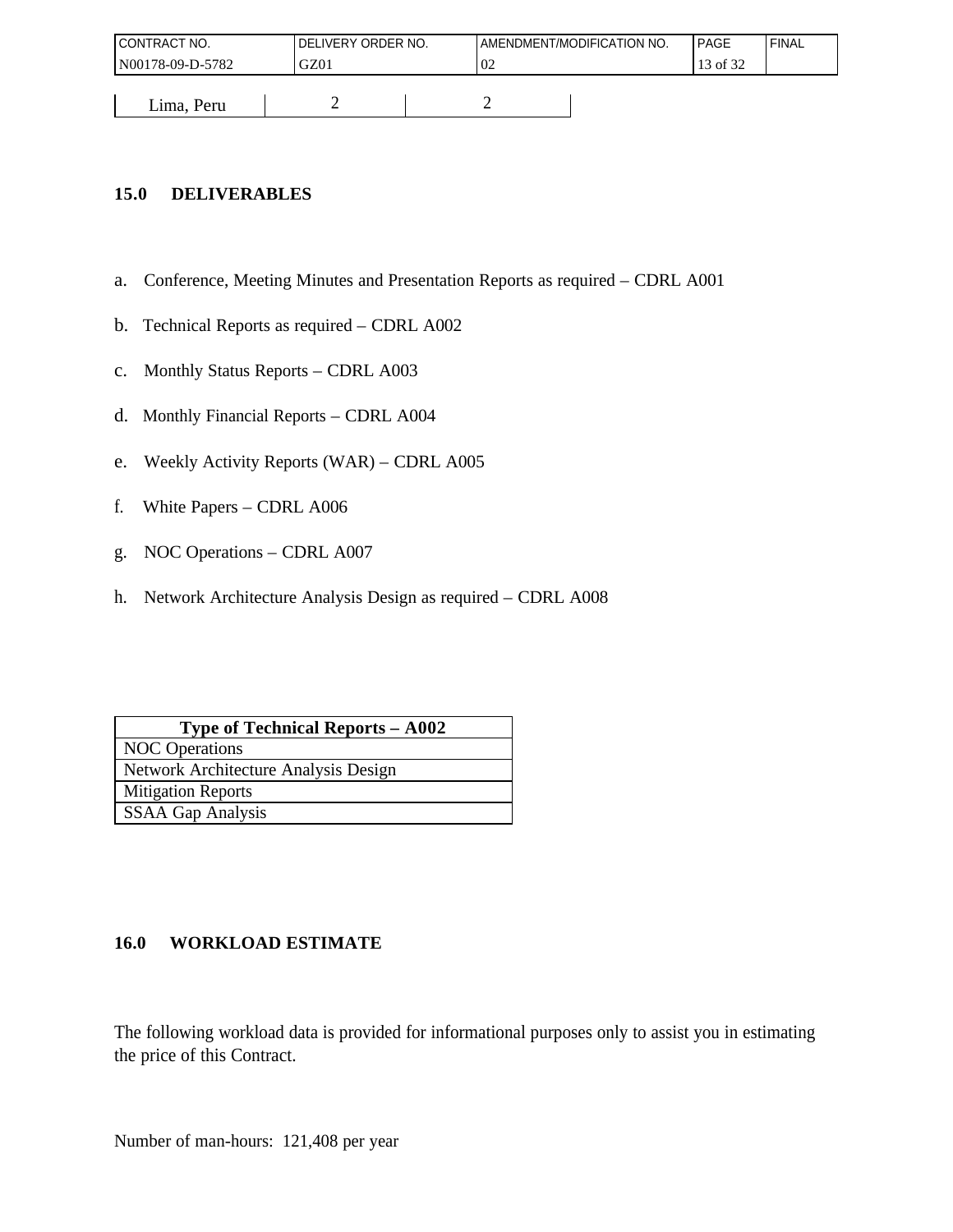| <b>CONTRACT</b><br>'NO. | ORDER NO.<br>LIVERY.<br>DFI | AMENDMENT/MODIFICATION NO. | <b>PAGE</b>                         | ' FINAL |
|-------------------------|-----------------------------|----------------------------|-------------------------------------|---------|
| -5782<br>N00178-09-D-5  | GZ01                        | $\Omega$<br>VZ             | $\sim$ $\sim$ $\sim$<br>of 32<br>14 |         |

Other Direct Costs: \$300,000 per year

#### C-313 SECURITY REQUIREMENTS (DEC 1999)

The work to be performed under this contract as delineated in the DD Form 254, Attachment No. 2 [Contracting officer insert attachment number] involves access to and handling of classified material up to and including Secret.

In addition to the requirements of the FAR 52.204-2 "Security Requirements" clause, the Contractor shall appoint a Security Officer, who shall (1) be responsible for all security aspects of the work performed under this contract, (2) assure compliance with the National Industry Security Program Operating Manual (DODINST 5220.22M), and (3) assure compliance with any written instructions from the Security Officer Code OA1, SPAWAR Systems Center Charleston, P.O. Box 190022, North Charleston, SC 29419-9022.

#### C-315 WORKWEEK (DEC 1999)

(a) All or a portion of the effort under this contract will be performed on a Government installation. The normal workweek for Government employees at SPAWAR Systems Center Charleston and its Detachments is Monday through Friday 0730 to 1600. Work at this Government installation, shall be performed by the contractor within the normal workweek unless differing hours are specified on the individual task orders. Following is a list of holidays observed by the Government:

Name of Holiday Time of Observance

New Year's Day 1 January

Martin Luther King Jr. Day Third Monday in January

President's Day Third Monday in February

Memorial Day Last Monday in May

Independence Day 4 July

Labor Day First Monday in September

Columbus Day Second Monday in October

Veteran's Day 11 November

Thanksgiving Day Fourth Thursday in November

Christmas Day 25 December

(b) If any of the above holidays occur on a Saturday or a Sunday, then such holiday shall be observed by the Contractor in accordance with the practice as observed by the assigned Government employees at the using activity.

(c) If the Contractor is prevented from performance as the result of an Executive Order or an administrative leave determination applying to the using activity, such time may be charged to the contract as direct cost provided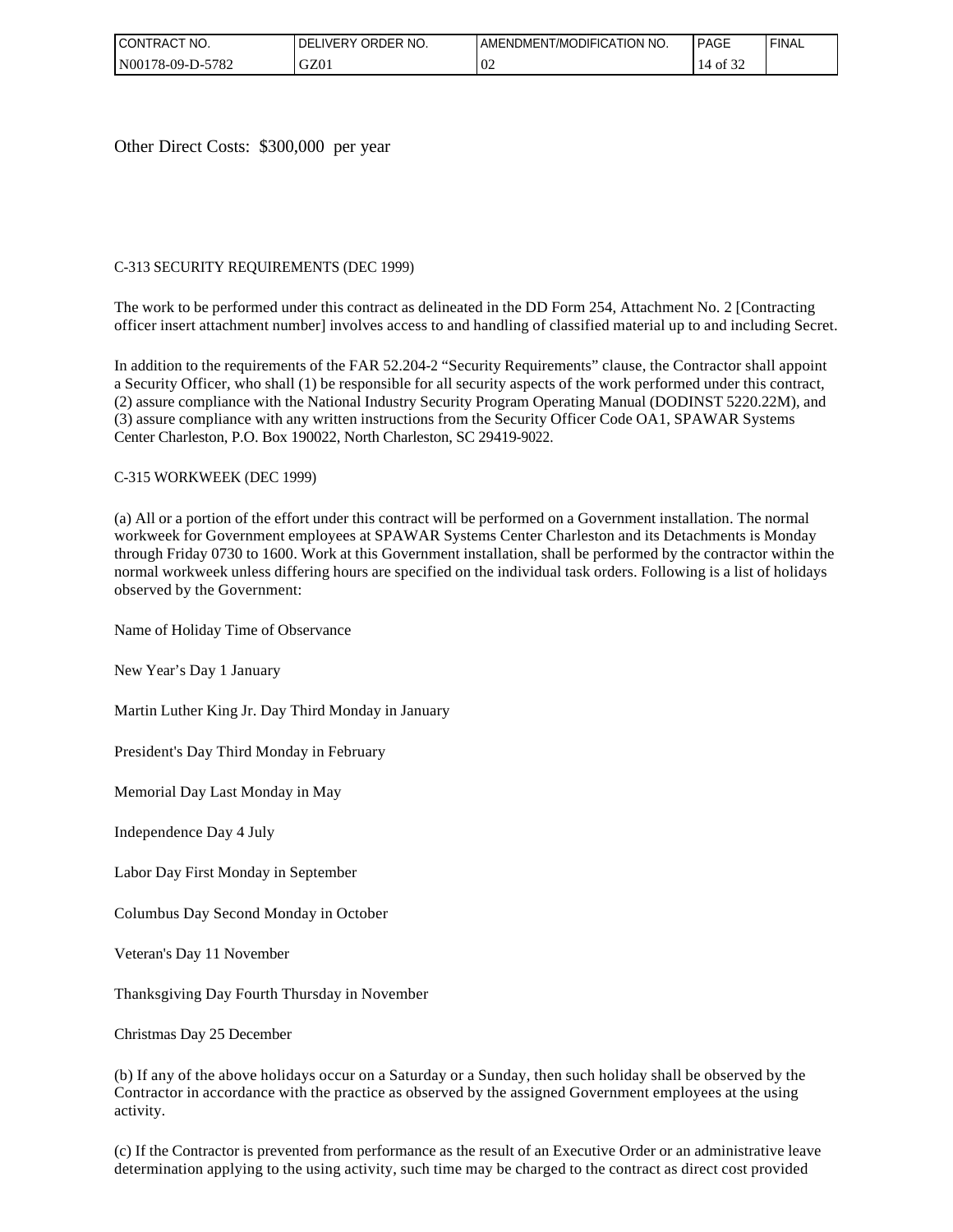| I CONTRACT<br>" NO. | ORDER NO.<br><b>DELIVERY</b> | I AMENDMENT/MODIFICATION NO. | PAGE                      | ' FINAL |
|---------------------|------------------------------|------------------------------|---------------------------|---------|
| N00178-09-D-5782    | GZ01                         | $\Omega$<br>UZ               | $\sim$ $\sim$<br>15 of 32 |         |

such charges are consistent with the Contractor's accounting practices.

(d) This contract does not allow for payment of overtime during the normal workweek for employees who are not exempted from the Fair Labor Standards Act unless expressly authorized by the Ordering Officer. Under Federal regulations the payment of overtime is required only when an employee works more than 40 hours in a normal week period.

C-317 NOTICE TO CONTRACTOR OF CERTAIN DRUG DETECTION PROCEDURES (DEC 1999)

(a) Pursuant to Navy policy applicable to both Government and contractor personnel, measures will be taken to prevent the introduction and utilization of illegal drugs and related paraphernalia into Government Work areas.

(b) In furtherance of the Navy's drug control program, unannounced periodic inspections of the following nature may be conducted by installation security authorities:

(1) Routine inspection of contractor occupied work spaces.

(2) Random inspections of vehicles on entry or exit, with drug detection dog teams as available, to eliminate them as a safe haven for storage of or trafficking in illegal drugs.

(3) Random inspections of personnel possessions on entry or exit from the installation.

(c) When there is probable cause to believe that a contractor employee on board a naval installation has been engaged in use, possession or trafficking of drugs, the installation authorities may detain said employee until the employee can be removed from the installation, or can be released to the local authorities having jurisdiction.

(d) Trafficking in illegal drug and drug paraphernalia by contract employees while on a military vessel/installation may lead to possible withdrawal or downgrading of security clearance, and/or referral for prosecution by appropriate law enforcement authorities.

(e) The contractor is responsible for the conduct of employees performing work under this contract and is, therefore, responsible to assure that employees are notified of these provisions prior to assignment.

(f) The removal of contractor personnel from a Government vessel or installation as a result of the drug offenses shall not be cause for excusable delay, nor shall such action be deemed a basis for an equitable adjustment to price, delivery or other provisions of this contract.

C-718 ACCESSIBILITY OF ELECTRONIC AND INFORMATION TECHNOLOGY (JUN 2001)

(a) Each Electronic and Information Technology (EIT) supply or service provided under this contract shall comply with the EIT Accessibility Standards listed below:

[The Contracting Officer shall consult with the program office to determine which standards listed in subsection (a) apply and shall check all applicable standards prior to issuing the solicitation.]

\_\_36 C.F.R. § 1194.21 (Software Applications and operating systems

\_\_36 C.F.R. § 1194.22 (Web-based and internet information and applications)

\_\_36 C.F.R. § 1194.23 (Telecommunications products)

\_\_36 C.F.R. § 1194.24 (Video and multimedia products)

\_\_36 C.F.R. § 1194.25 (Self contained, closed products)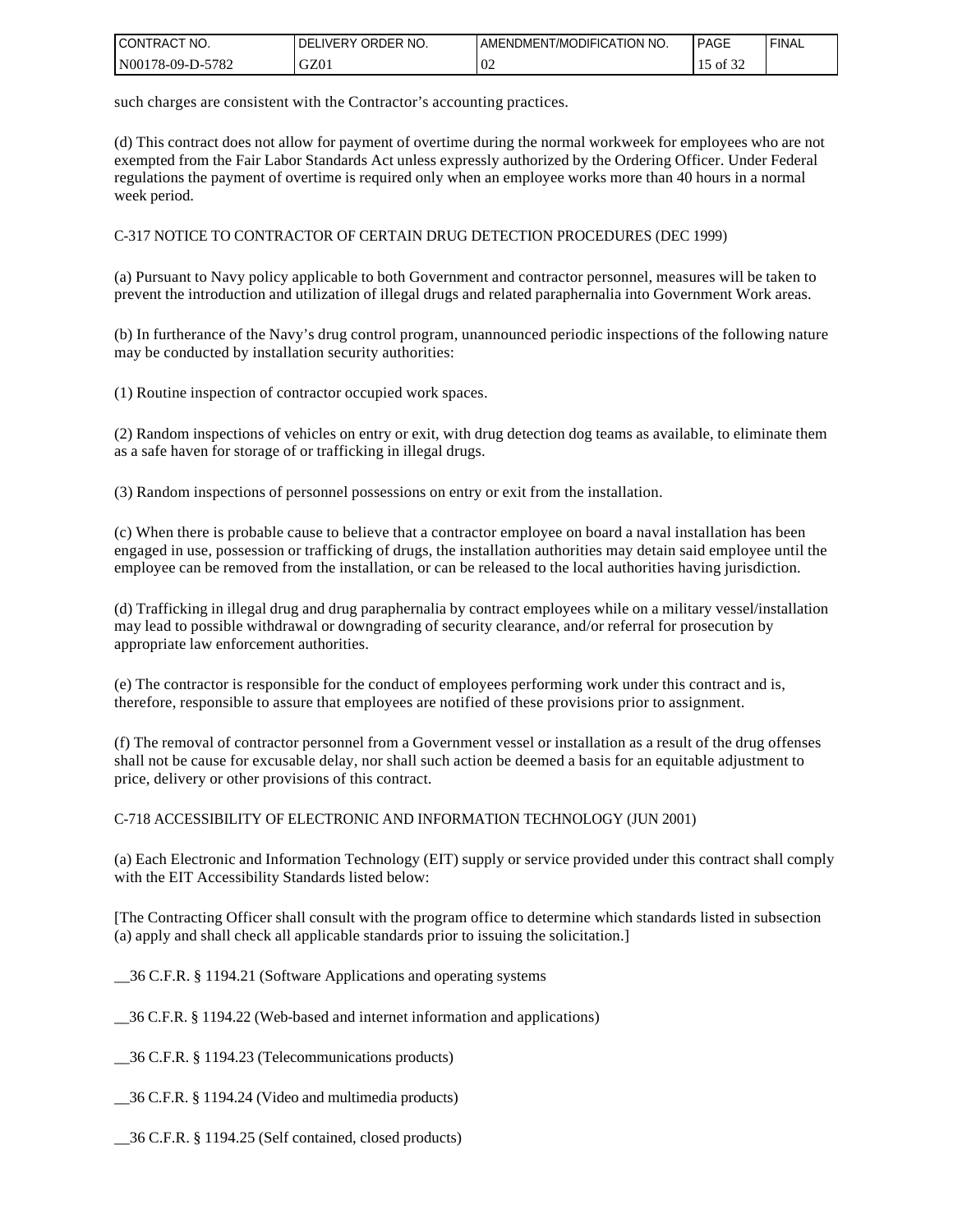| I CONTRACT<br>" NO. | ORDER NO.<br><b>DELIVERY</b> | I AMENDMENT/MODIFICATION NO. | PAGE     | ' FINAL |
|---------------------|------------------------------|------------------------------|----------|---------|
| N00178-09-D-5782    | GZ01                         | $\Omega$<br>UZ               | 16 of 32 |         |

\_\_36 C.F.R. § 1194.26 (Desktop and portable computers)

In addition, each EIT supply or service provided under this contract shall comply with 36 C.F.R. § 1194.31 (Functional performance criteria) and 36 C.F.R. § 1194.41 (Information, documentation, and support).

(b) If the Contracting Officer determines that any supply or service delivered under this contract does not comply with the EIT Accessibility Standards, the Contracting Officer will notify the Contractor in writing accordingly. If the Contractor fails to promptly correct or replace the nonconforming products or services with conforming products or services within the delivery schedule contained in the contract, the Government will have the rights and remedies contained in the contract.

(End of specification)

C-719 EXEMPTION FROM ELECTRONIC AND INFORMATION TECHNOLOGY ACCESSIBILITY REQUIREMENTS (JUN 2001)

(a) The Government has determined that the following exemption(s) to the Electronic and Information Technology (EIT) Accessibility Standards (36 C.F.R. § 1194) are applicable to this procurement:

\_\_\_\_ The EIT to be provided under this contract has been designated as a National Security System.

The EIT acquired by the contractor is incidental to this contract.

The EIT to be provided under this contract would require a fundamental alteration in the nature of the product or its components in order to comply with the EIT Accessibility Standards.

The EIT to be provided under this contract will be located in spaces frequented only by service personnel for maintenance, repair, or occasional monitoring of equipment.

\_\_\_\_ Compliance with the EIT Accessibility Standards would impose an undue burden on the agency.

\_\_\_\_ The EIT to be provided under this contract is purchased in accordance with FAR Subpart 13.2 prior to January 1, 2003.

(b) Notwithstanding that an exemption exists, the Contractor may furnish supplies or services provided under this contract that comply with the EIT Accessibility Standards (36 C.F.R. § 1194).

C-720 PERFORMANCE BASED REVIEW AND ACCEPTANCE PROCEDURES

This is a performance based order, as defined in FAR Part 37.6. Contractor performance will be reviewed in accordance with the Quality Assurance Plan as follows:

#### QUALITY ASSURANCE PLAN

(1) Objective: The purpose of this plan is to provide a quality assurance plan for the services contracted under this Task Order. This plan provides a basis for the Task Order Manager (TOM) to evaluate the quality of the contractor's performance. The oversight provided for in this plan, and the remedy established, will help ensure that service levels are of high quality throughout the task order term.

(2) Performance Standards:

a. The deliverables under this task order will be consistently technically accurate.

b. The services delivered under this task order will be consistently of high quality.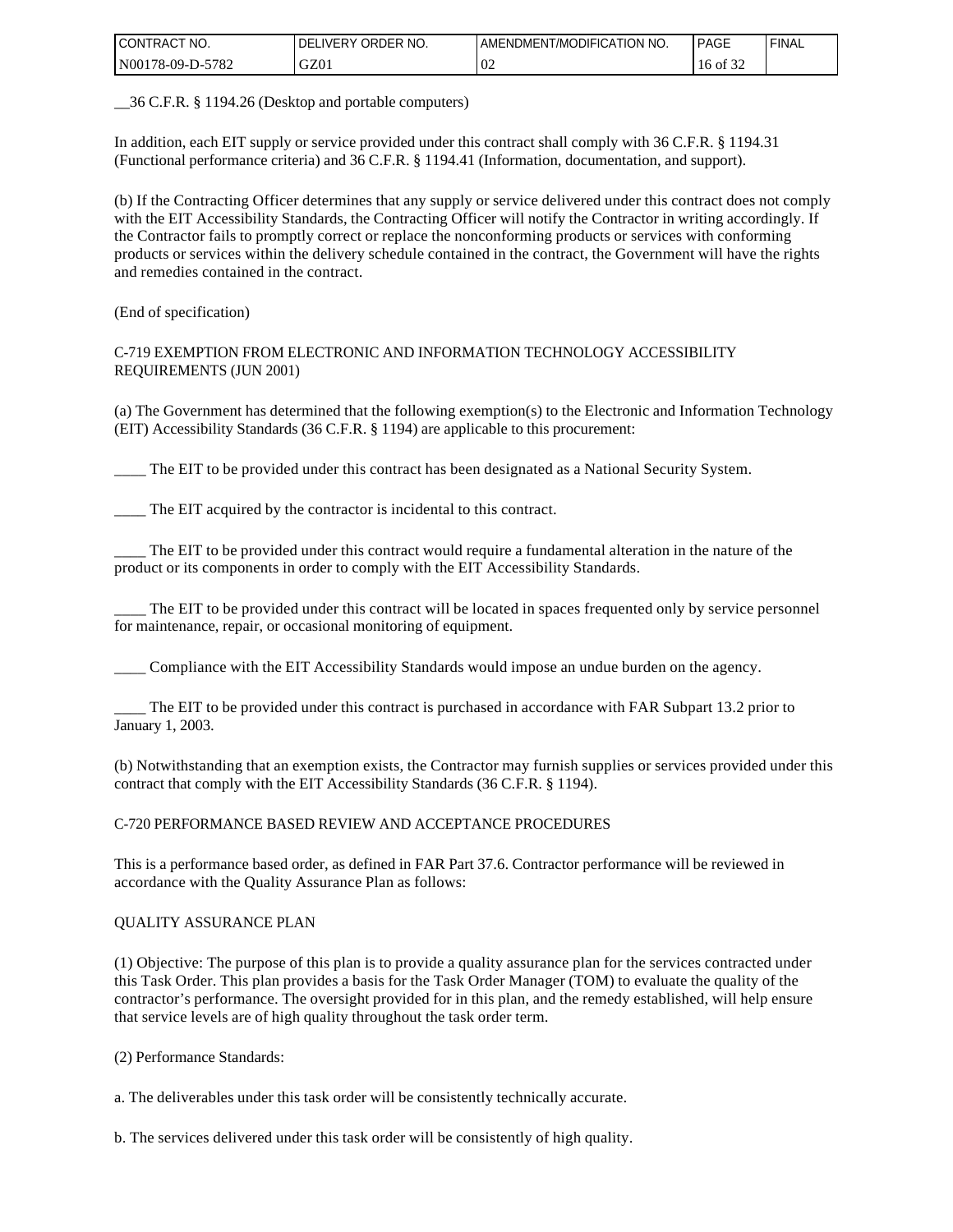| I CONTRACT NO.   | <b>IDELIVERY ORDER NO.</b> | I AMENDMENT/MODIFICATION NO. | <b>PAGE</b> | ' FINAL |
|------------------|----------------------------|------------------------------|-------------|---------|
| N00178-09-D-5782 | GZ01                       | 0 <sup>2</sup>               | of 32       |         |

c. The contractor's cost control efforts under this task order will be consistently effective (applicable to cost reimbursement task orders).

d. The contractor will be consistently responsive to Government customers in its performance of this task order.

e. For the purposes of this plan, "consistently" is defined as "generally holding true", "persistently over time", and/or "overall uniformly".

(3) Evaluation Methods: The TOM will conduct performance evaluations based on the standards in paragraph 2 above using the following technique:

a. During the performance period of the task order, the TOM will continually and proactively monitor contractor efforts and obtain input from other Government personnel with performance oversight functions to ascertain the level of compliance with the Performance Standards.

b. Every 12 months after the effective date of the task order, the TOM will prepare a Task Order Performance Evaluation (TOPE) documenting the results of the efforts performed under paragraph 3.a. above.

c. The TOM will upload the TOPE to the SeaPort Portal.

(4) Remedy

a. If the annual Performance Evaluation indicates that the contractor has not met one or more of the Performance Standards, the following negative remedy becomes effective: the TOM will submit a negative TOPE on the SeaPort Portal for the applicable Performance Standard.

b. This is a significant negative remedy as the TOPE is a key part of the Performance Monitoring process which:

i. Provides input to the annual Contractor Performance Assessment Report (CPAR); and

ii. Determines the contractor's ability to earn term extensions to its basic SeaPort-e contract in accordance with the Award Term provisions contained therein.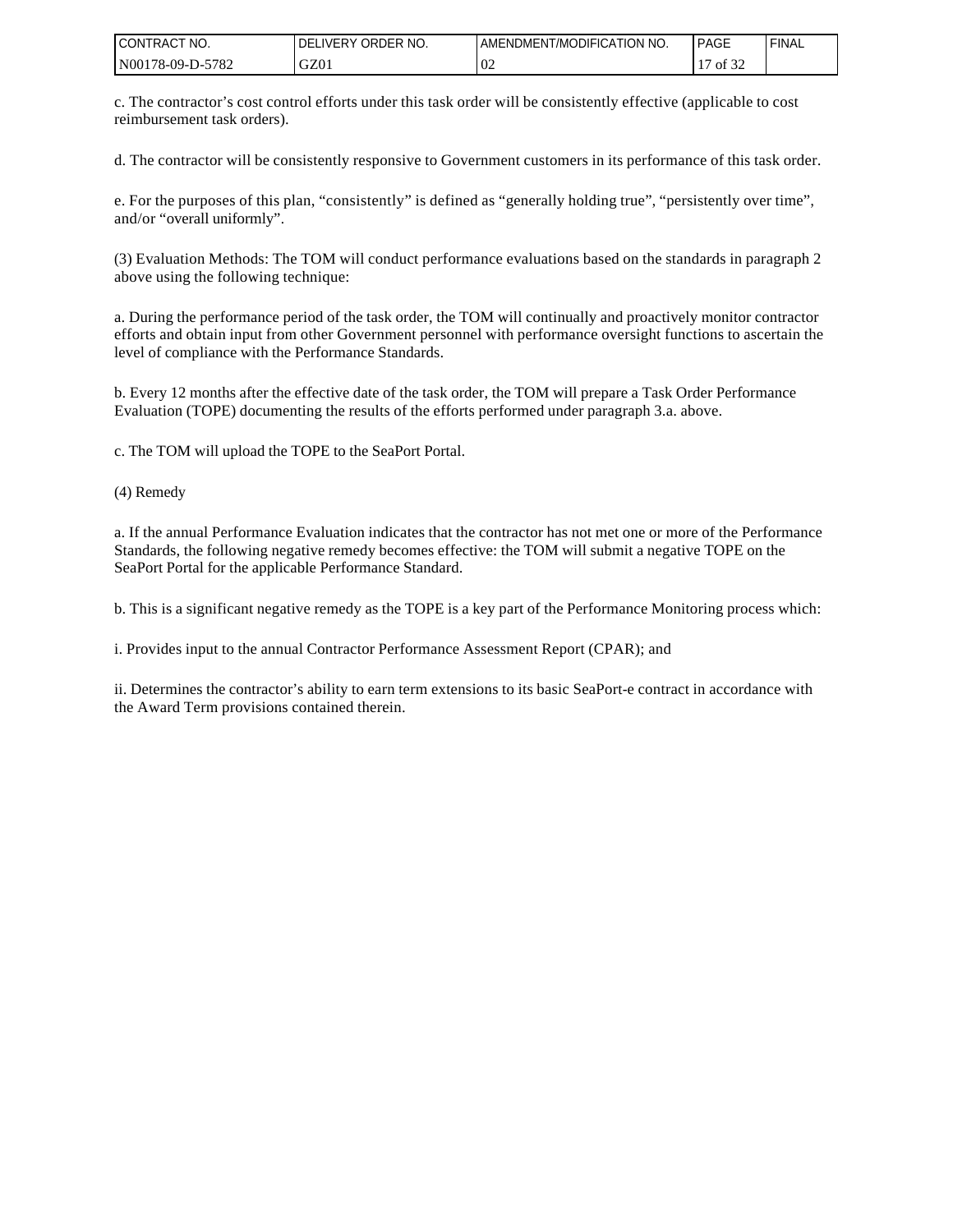| I CONTRACT<br>NO. | ORDER NO.<br>LIVERY<br>DEL | AMENDMENT/MODIFICATION NO. | <b>PAGE</b>                 | 'FINAL |
|-------------------|----------------------------|----------------------------|-----------------------------|--------|
| N00178-09-D-5782  | GZ01                       | 02                         | $c \wedge c$<br>18<br>of 32 |        |

# **SECTION D PACKAGING AND MARKING**

SHIP TO INFORMATION:

See Section G - Task Order Manager

Packaging and Marking shall be in accordance with Section D of the SeaPort-e Multiple Award IDIQ contract.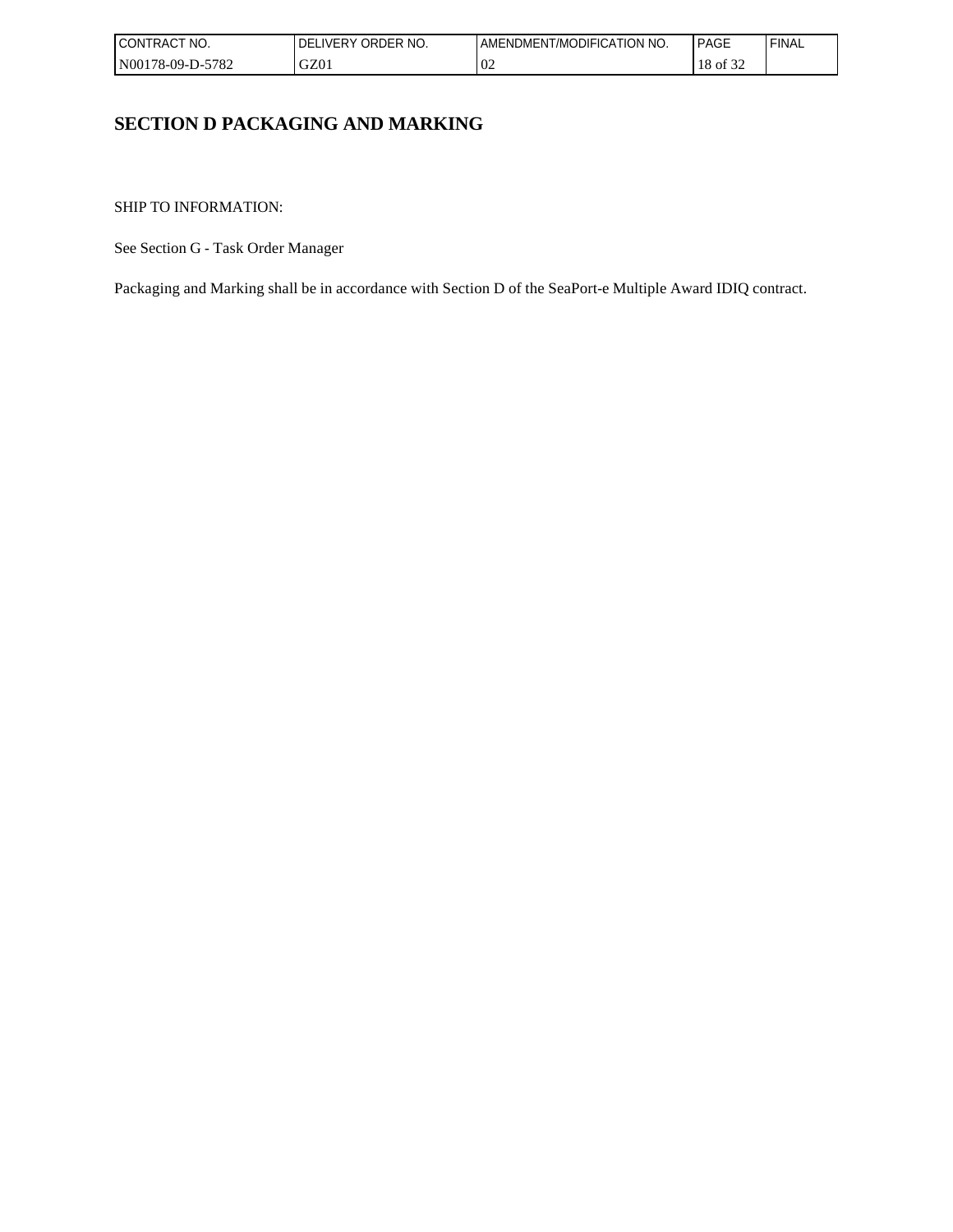| I CONTRACT<br>NO. | ORDER NO.<br>LIVERY<br>DEL | AMENDMENT/MODIFICATION NO. | <b>PAGE</b>                 | 'FINAL |
|-------------------|----------------------------|----------------------------|-----------------------------|--------|
| N00178-09-D-5782  | GZ01                       | 02                         | $c \wedge c$<br>19<br>of 32 |        |

# **SECTION E INSPECTION AND ACCEPTANCE**

E-303 INSPECTION AND ACCEPTANCE- - DESTINATION (JAN 2002)

Inspection and acceptance of the services to be furnished hereunder shall be made at destination by the Task Order Manager or his duly authorized representative.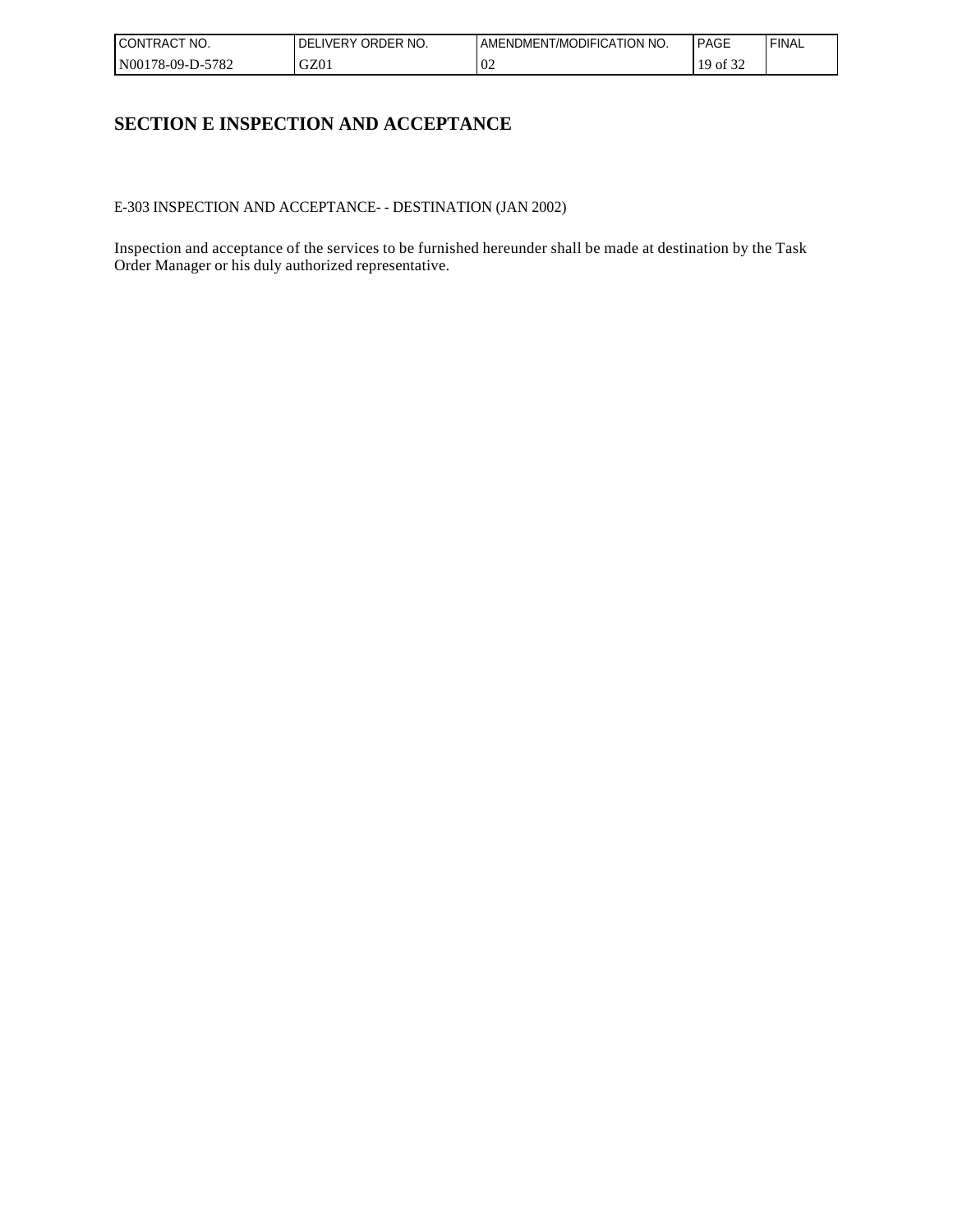| <b>CONTRACT</b><br>NO. | ORDER NO.<br><b>IDELIVERY</b> | AMENDMENT/MODIFICATION NO. | <b>PAGE</b> | <b>I FINAL</b> |
|------------------------|-------------------------------|----------------------------|-------------|----------------|
| N00178-09-D-5782       | GZ01                          | $\Omega$<br>VZ             | 20 of 32    |                |

## **SECTION F DELIVERABLES OR PERFORMANCE**

#### CLIN - DELIVERIES OR PERFORMANCE

The periods of performance for the following Items are as follows:

| $1/11/2012 - 1/10/2013$ |
|-------------------------|
| $9/11/2012 - 9/10/2013$ |
| $1/11/2012 - 1/10/2013$ |
| $9/11/2012 - 9/10/2013$ |
|                         |

The periods of performance for the following Option Items are as follows:

| 4003 | $9/11/2013 - 9/10/2014$ |
|------|-------------------------|
| 4004 | $9/11/2014 - 9/10/2015$ |
| 4005 | $9/11/2015 - 9/12/2016$ |
| 6003 | $9/11/2013 - 9/10/2014$ |
| 6004 | $9/11/2014 - 9/10/2015$ |
| 6005 | $9/11/2015 - 9/10/2016$ |
|      |                         |

Services to be performed hereunder will be provided at (insert specific address and building etc.)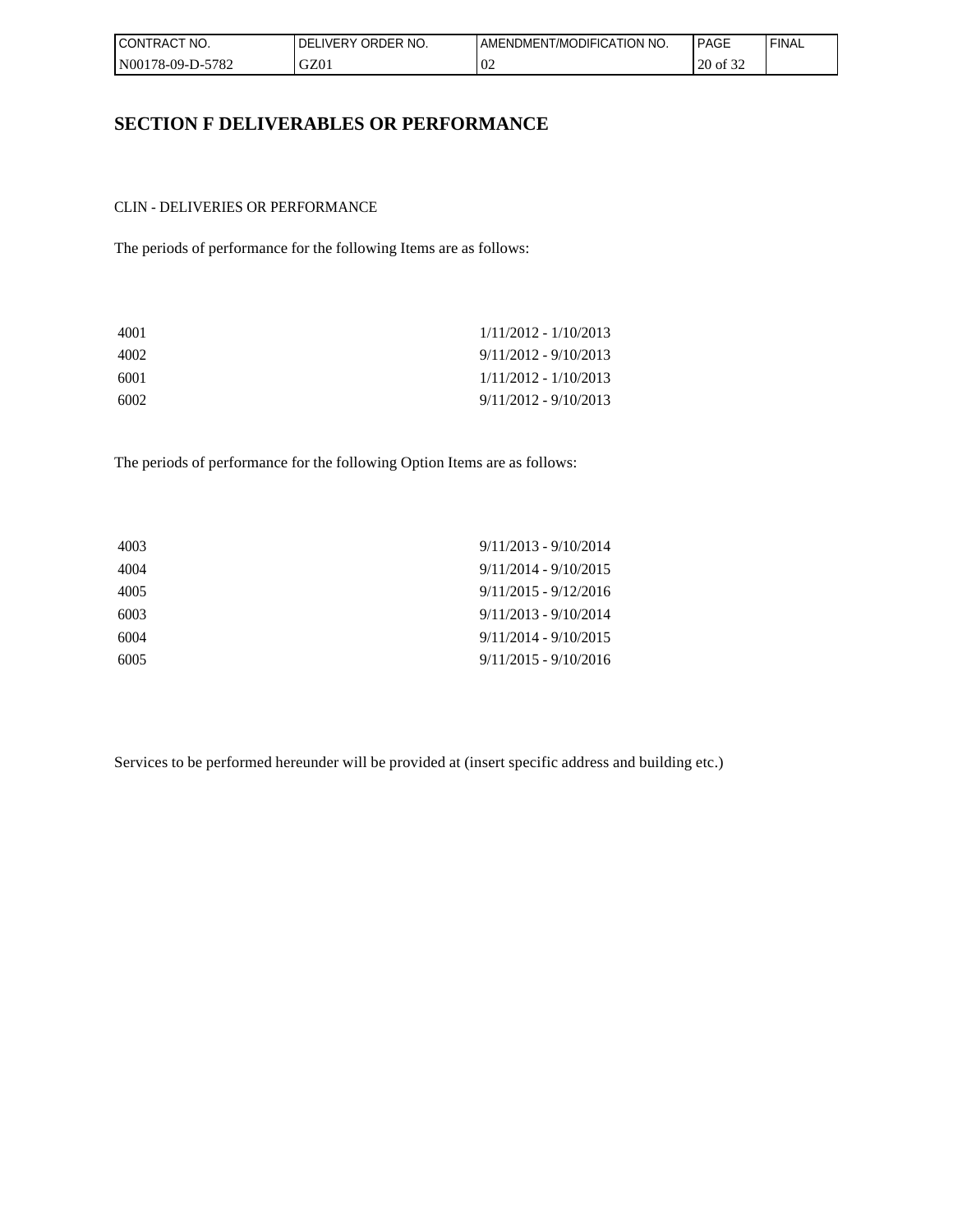| CONTRAC <sub>1</sub><br>NO.<br>$\sim$ | ORDER NO.<br><b>DELIVERY</b> | ENDMENT/MODIFICATION NO.<br>AME | <b>PAGE</b>               | 'FINAL |
|---------------------------------------|------------------------------|---------------------------------|---------------------------|--------|
| -5782<br>  N00178-09-D-5'             | GZ01                         | $\Omega$<br>VZ                  | 0.25<br>of 32<br>$\sim$ 1 |        |

# **SECTION G CONTRACT ADMINISTRATION DATA**

Task Order Manager Robin S Riley, 582B0 P. O. Box 19022 North Charleston, SC 29419-9022 robin.riley@navy.mil 843-218-4648

G-314 TYPE OF CONTRACT (DEC 1999)

This is a CPFF task order.

## G-317 INVOICING INSTRUCTIONS FOR SERVICES USING WIDE AREA WORK FLOW (WAWF) (JAN 2007)

(a) Invoices for services rendered under this task order shall be submitted electronically through the Wide Area Work Flow-Receipt and Acceptance (WAWF). The contractor shall submit invoices for payment per contract terms. The Government shall process invoices for payment per contract terms.

(b) The vendor shall have their CAGE Code activated by calling 1-866-618-5988. Once activated, the vendor shall self-register at the WAWF website at [https://wawf.eb.mil.](https://wawf.eb.mil/) Vendor training is available on the internet at [https://wawftraining.eb.mil](https://wawftraining.eb.mil/). Additional support can be accessed by calling the Navy WAWF Assistance Line at 1-800-559-9293.

(c) Back-up documentation can be included and attached to the invoice in WAWF. Attachments created with any Microsoft Office product, or Adobe (.pdf files), is attachable to the invoice in WAWF.

(d) A separate invoice will be prepared no more frequently than every two weeks. Do not combine the payment claims for services provided under this contract.

(e) The following information is provided for completion of the invoice in WAWF:

| Invoice Type        | <b>Cost Vouchers</b>             |
|---------------------|----------------------------------|
| Issued by           | N65236                           |
| Admin by            | Code S2404A DCMA MANASSAS        |
| <b>DCAA</b> Auditor | Code DCAA Branch Office          |
| Service Approver    | Code S2404A DCMA MANASSAS        |
| Pay by              | Code HQ0338 DFAS COLUMBUS CENTER |

Pursuant to the requirement at DFARS PGI 204.7108, Payment Instructions (d) (12) none of the standard payment instructions identified in paragraphs (d)(1) through (11) of this section are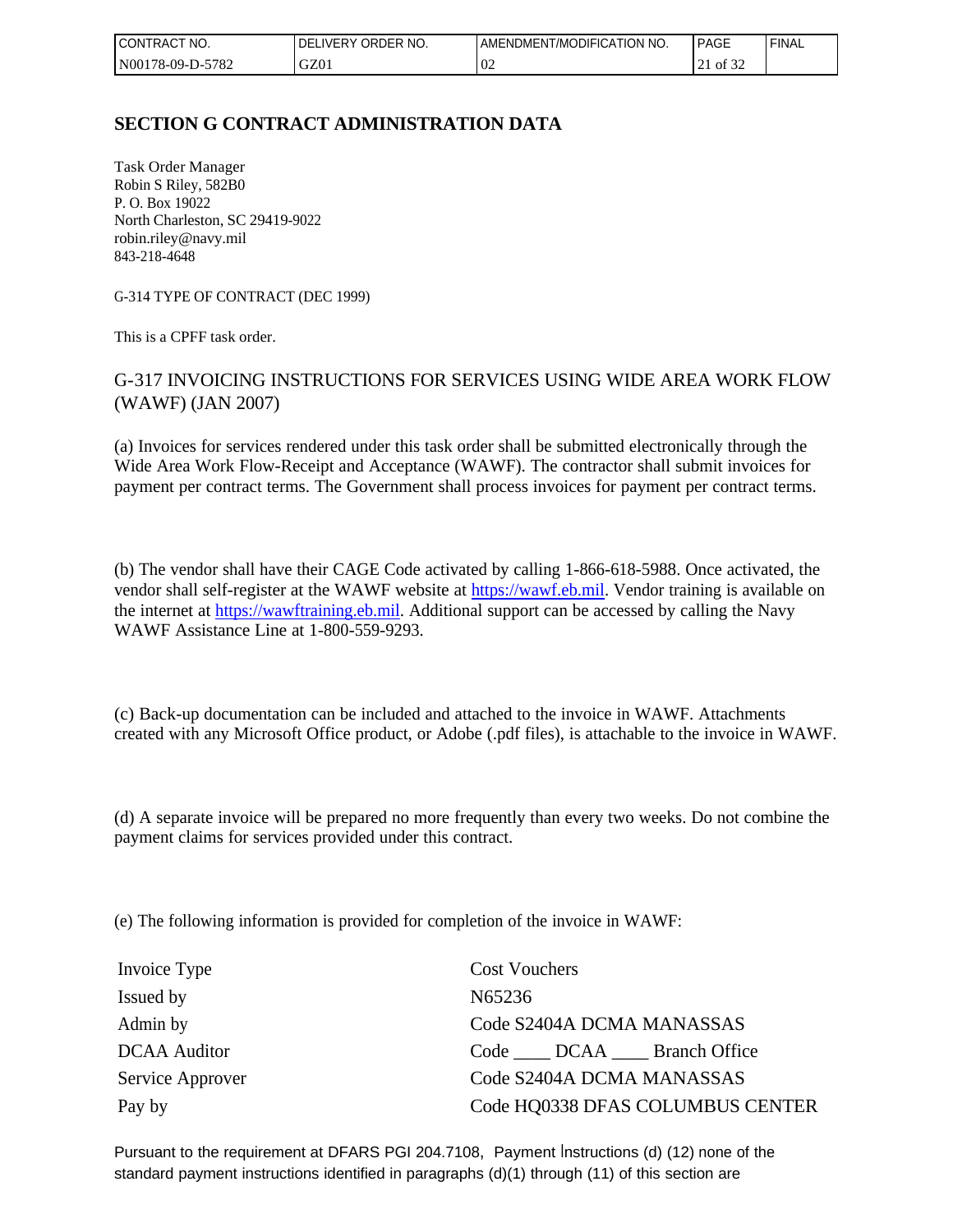| I CONTRACT<br>'NO. | ORDER NO.<br>I IVERY<br>DELI | AMENDMENT/MODIFICATION NO. | PAGE               | 'FINAL |
|--------------------|------------------------------|----------------------------|--------------------|--------|
| N00178-09-D-5782   | GZ01                         | 02                         | 0.25<br>of 32<br>∼ |        |

appropriate, the Payment instructions below provide a significantly better reflection of how funds will be expended in support of contract performance.

#### INVOICING AND PAYMENT INSTRUCTIONS FOR MULTIPLE ACCOUNTING CLASSIFICATION **CITATIONS**

Consistent with task order clause 5252.232-9206, Segregation of Costs, the contractor shall segregate and accumulate costs for the performance of this task order by the appropriate Accounting Classification Reference Number (ACRN). The contractor's invoice shall identify the appropriate Contract and Task Order numbers. For the work performed, invoiced costs shall be associated to the Contract Line Item Number (CLIN), the Contract Subline Item (SLIN), and the specific ACRN. Invoices submitted to the paying office that do not comply with this requirement will be returned to the contractor for resubmission. The contractor shall provide an electronic copy of each invoice to the Task Order Manager at the time of submission to DCAA/DFAS. The paying office will disburse funds in strict compliance with the amounts invoiced by CLIN/SLIN/ACRN.

#### ACTIVITY OMBUDSMAN

The SPAWAR Ombudsman for this Task Order is:

Name: Code: 8.6.2 Address: PO Box 190022, N. Charleston, SC 29419 Phone: (843) 218-5115 Email:

Accounting Data SLINID PR Number Amount -------- ---------------------- --------------------- 400101 1300239279 25000.00 LLA : AA 970130.1212D 2012 010 1 010400807793-1 884 257.22 DRAM 26316 044226 Standard Number: DRAM 26316/AA NWA: 100000579665 0060 ALL TASKS IN THE PWS BASE Funding 25000.00 Cumulative Funding 25000.00 MOD 01 400102 1300286595 270000.00 LLA : AB 9720130 1212 201 2 010 1 010100 80 7700-1 884 257.31 P RM 22085 Standard Number: PRM 22085/AA NWA: 100000579674 0060 ALL TASKS 600101 1300286595 10000.00  $T.T.A$  : AB 9720130 1212 201 2 010 1 010100 80 7700-1 884 257.31 P RM 22085 Standard Number: PRM 22085/AA NWA: 100000579674 0060 ODCS MOD 01 Funding 280000.00 Cumulative Funding 305000.00 MOD 02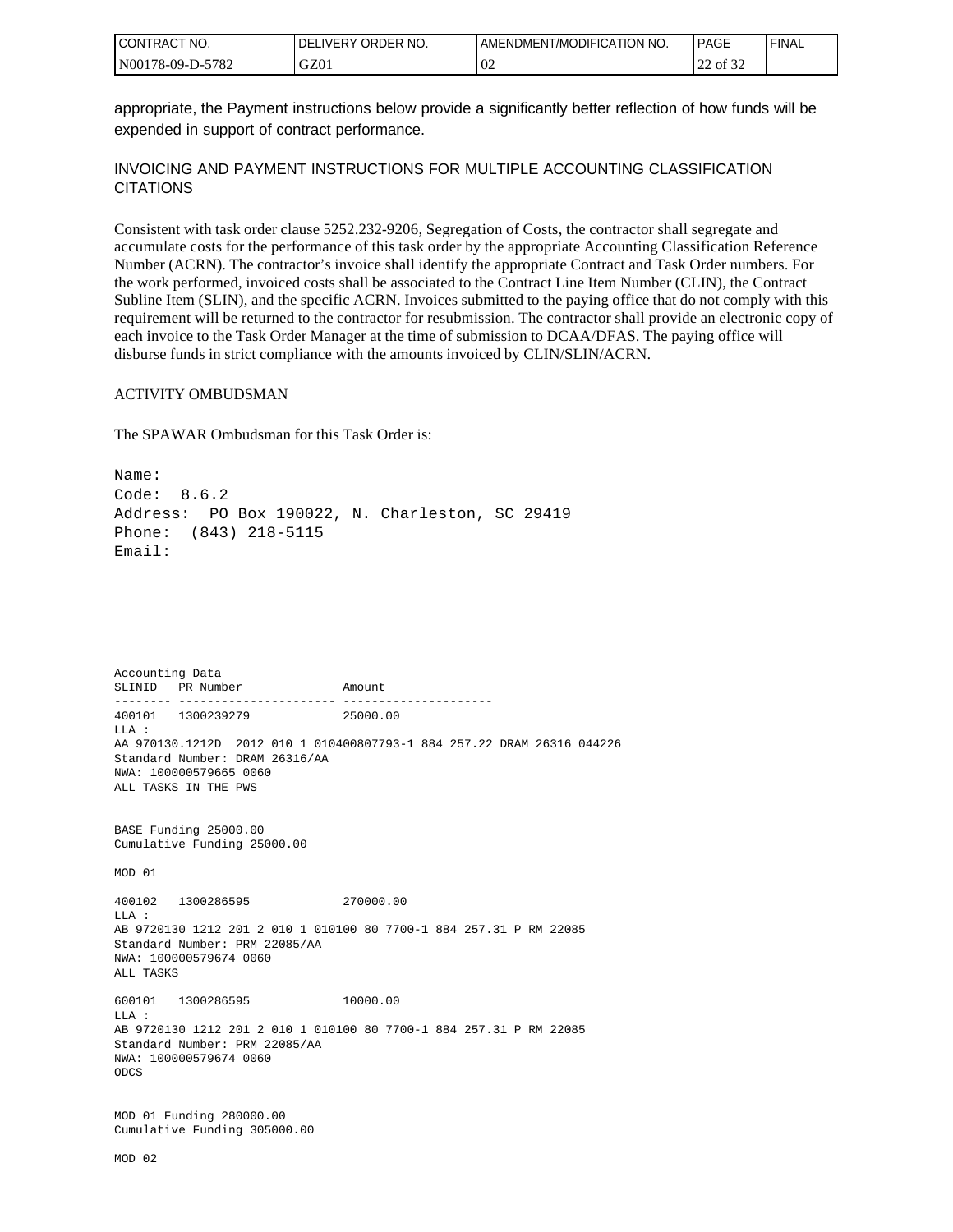| CONTRACT NO.                                                                                                                                                                   | DELIVERY ORDER NO. | AMENDMENT/MODIFICATION NO. | <b>PAGE</b> | <b>FINAL</b> |
|--------------------------------------------------------------------------------------------------------------------------------------------------------------------------------|--------------------|----------------------------|-------------|--------------|
| N00178-09-D-5782                                                                                                                                                               | GZ01               | 02                         | 23 of 32    |              |
| 1300298860<br>400201<br>LLA :<br>AC 9720130.18P2 252 46896 0 068688 2D JTF42 468962 1H3030<br>Standard Number: N4689612MPJTF42/AA<br>NWA: 100000742221 0060<br>TASK MCIS CNDSP | 1865000.00         |                            |             |              |
| 1300298860<br>600201<br>LLA :<br>AC 9720130.18P2 252 46896 0 068688 2D JTF42 468962 1H3030<br>Standard Number: N4689612MPJTF42/AA                                              | 20000.00           |                            |             |              |

NWA: 100000742221 0060 ODCS TASK MCIS CNDSP

MOD 02 Funding 1885000.00 Cumulative Funding 2190000.00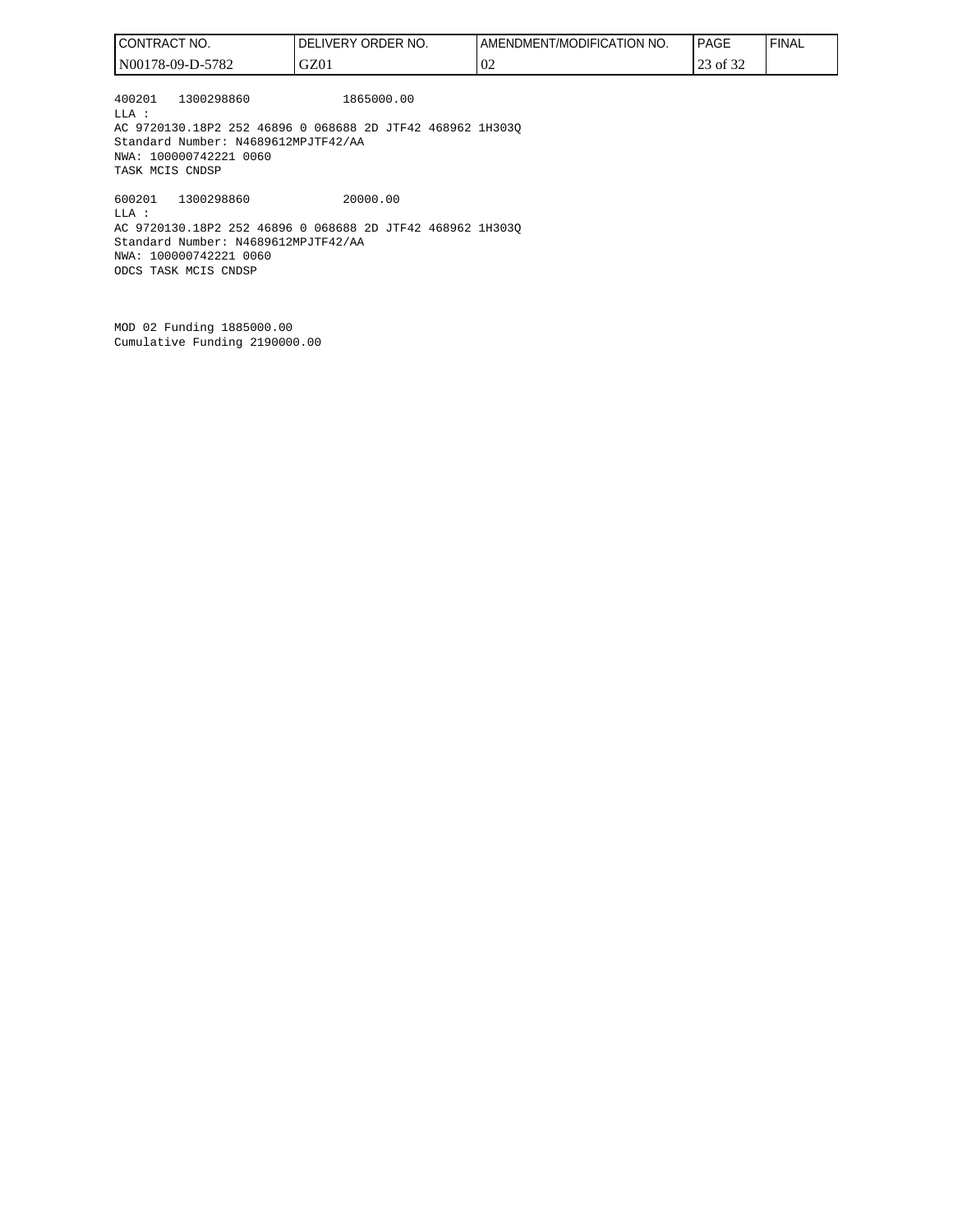| I CONTRACT<br>NO. | ORDER NO.<br><b>DELIVERY</b> | AMENDMENT/MODIFICATION NO. | <b>PAGE</b> | ' FINAL |
|-------------------|------------------------------|----------------------------|-------------|---------|
| N00178-09-D-5782  | GZ01                         | $\Omega$<br>VZ             | 24<br>of 32 |         |

# **SECTION H SPECIAL CONTRACT REQUIREMENTS**

#### 5252.232-9206 SEGREGATION OF COSTS (DEC 2003)

(a) The Contractor agrees to segregate costs incurred under this task order at the lowest level of performance, either task or subtask, rather than on a total task order basis, and to submit invoices reflecting costs incurred at that level. Invoices shall contain summaries of work charged during the period covered, as well as overall cumulative summaries by labor category for all work invoiced to date (if applicable), by line item, task or subtask.

(b) Where multiple lines of accounting are present, the ACRN preceding the accounting citation will be found in Section B and/or Section G. Payment of Contractor invoices shall be accomplished only by charging the ACRN that corresponds to the work invoiced.

(c) Except when payment requests are submitted electronically as specified in the clause at DFARS 252.232-7003, Electronic Submission of Payment Requests, one copy of each invoice or voucher will be provided, at the time of submission to DCAA, to the Task Order Manager.

H-350 REIMBURSEMENT OF TRAVEL COSTS (NOV 2005)

(a) Contractor Request and Government Approval of Travel

Any travel under this contract must be specifically requested in writing, by the contractor prior to incurring any travel costs. If this contract is a definite or indefinite delivery contract, then the written Government authorization will be by task/delivery orders issued by the Ordering Officer or by a modification to an issued task/delivery order. If this contract is not a definite or indefinite delivery contract, then the written Government authorization will be by written notice of approval from the Contracting Officer's Representative (COR). The request shall include as a minimum, the following:

- (1) Contract number
- (2) Date, time, and place of proposed travel
- (3) Purpose of travel and how it relates to the contract
- (4) Contractor's estimated cost of travel
- (5) Name(s) of individual(s) traveling and;
- (6) A breakdown of estimated travel and per diem charges.
- (b) General

(1) The costs for travel, subsistence, and lodging shall be reimbursed to the contractor only to the extent that it is necessary and authorized for performance of the work under this contract. The costs for travel, subsistence, and lodging shall be reimbursed to the contractor in accordance with the Federal Acquisition Regulation (FAR) 31.205-46, which is incorporated by reference into this contract. As specified in FAR 31.205-46(a) (2), reimbursement for the costs incurred for lodging, meals and incidental expenses (as defined in the travel regulations cited subparagraphs  $(b)(1)(i)$  through  $(b)(1)(iii)$  below) shall be considered to be reasonable and allowable only to the extent that they do not exceed on a daily basis the maximum per diem rates in effect at the time of travel as set forth in the following:

(i) Federal Travel Regulation prescribed by the General Services Administration for travel in the contiguous 48 United States;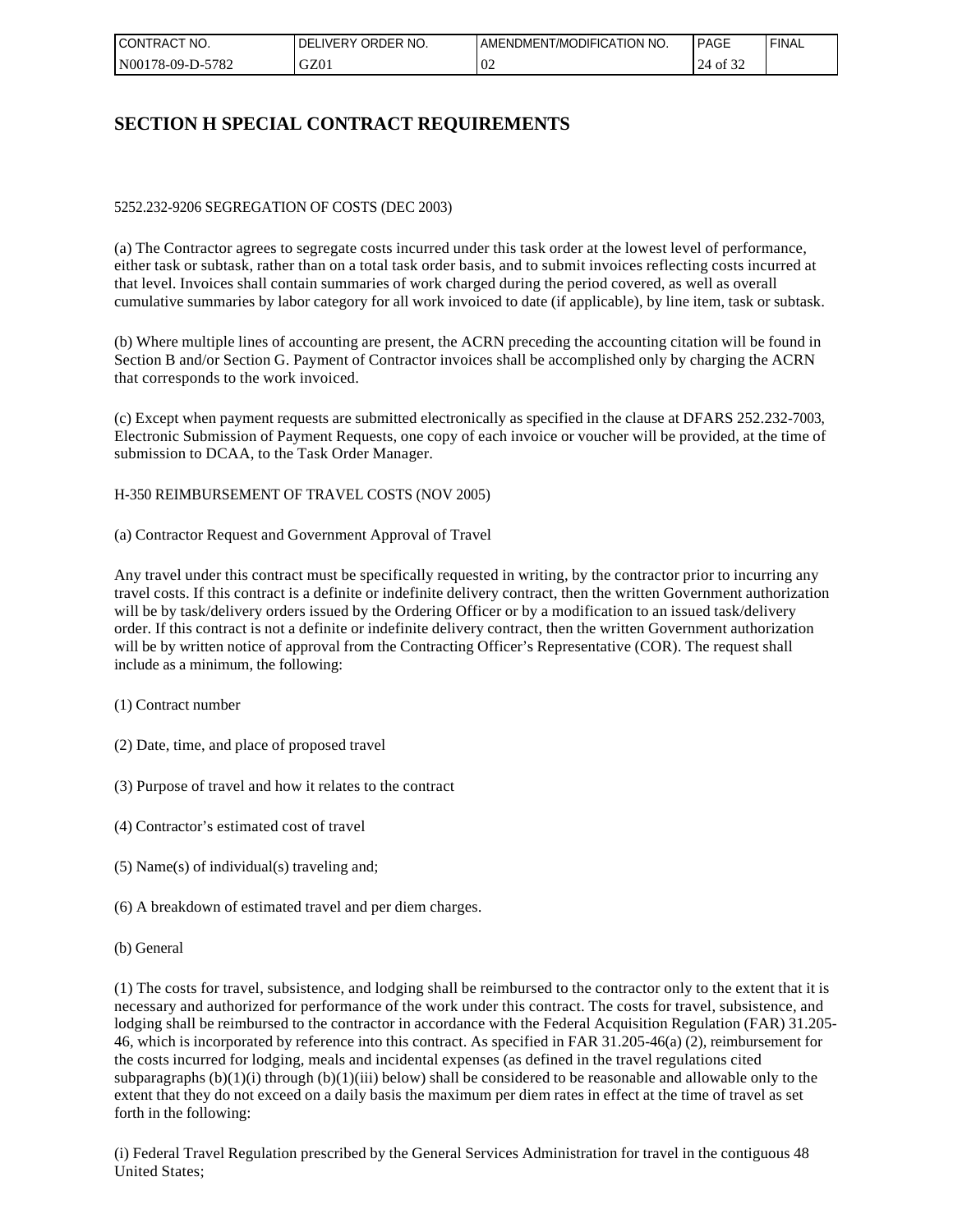| I CONTRACT<br>NO. | ORDER NO.<br><b>IVERY</b><br>DEL | AMENDMENT/MODIFICATION NO. | <b>PAGE</b>                         | 'FINAL |
|-------------------|----------------------------------|----------------------------|-------------------------------------|--------|
| N00178-09-D-5782  | GZ01                             | $\Omega$<br>VZ             | $\sim$ $\sim$ $\sim$<br>of 32<br>رے |        |

(ii) Joint Travel Regulation, Volume 2, DoD Civilian Personnel, Appendix A, prescribed by the Department of Defense for travel in Alaska, Hawaii, The Commonwealth of Puerto Rico, and the territories and possessions of the United States; or

(iii) Standardized Regulations, (Government Civilians, Foreign Areas), Section 925, "Maximum Travel Per Diem Allowances in Foreign Areas" prescribed by the Department of State, for travel in areas not covered in the travel regulations cited in subparagraphs  $(b)(1)(i)$  and  $(b)(1)(ii)$  above.

(2) Personnel in travel status from and to the contractor's place of business and designated work site or vice versa, shall be considered to be performing work under the contract, and contractor shall bill such travel time at the straight (regular) time rate; however, such billing shall not exceed eight hours per person for any one person while in travel status during one calendar day.

#### (c) Per Diem

(1) The contractor shall not be paid per diem for contractor personnel who reside in the metropolitan area in which the tasks are being performed. Per diem shall not be paid on services performed at contractor's home facility and at any facility required by the contract, or at any location within a radius of 50 miles from the contractor's home facility and any facility required by this contract.

(2) Costs for subsistence and lodging shall be paid to the contractor only to the extent that overnight stay is necessary and authorized in writing by the Government for performance of the work under this contract per paragraph (a). When authorized, per diem shall be paid by the contractor to its employees at a rate not to exceed the rate specified in the travel regulations cited in FAR 31.205-46(a)(2) and authorized in writing by the Government. The authorized per diem rate shall be the same as the prevailing locality per diem rate.

(3) Reimbursement to the contractor for per diem shall be limited to payments to employees not to exceed the authorized per diem and as authorized in writing by the Government per paragraph (a). Fractional parts of a day shall be payable on a prorated basis for purposes of billing for per diem charges attributed to subsistence on days of travel. The departure day from the Permanent Duty Station (PDS) and return day to the PDS shall be 75% of the applicable per diem rate. The contractor shall retain supporting documentation for per diem paid to employees as evidence of actual payments, as required by the FAR 52.216-7 "Allowable Cost and Payment" clause of the contract.

#### (d) Transportation

(1) The contractor shall be paid on the basis of actual amounts paid to the extent that such transportation is necessary for the performance of work under the contract and is authorized in writing by the Government per paragraph (a).

(2) The contractor agrees, in the performance of necessary travel, to use the lowest cost mode commensurate with the requirements of the mission and in accordance with good traffic management principles. When it is necessary to use air or rail travel, the contractor agrees to use coach, tourist class or similar accommodations to the extent consistent with the successful and economical accomplishment of the mission for which the travel is being performed. Documentation must be provided to substantiate non-availability of coach or tourist if business or first class is proposed to accomplish travel requirements.

(3) When transportation by privately owned conveyance (POC) is authorized, the contractor shall be paid on a mileage basis not to exceed the applicable Government transportation rate specified in the travel regulations cited in FAR 31.205-46(a)(2) and is authorized in writing by the Government per paragraph (a).

(4) When transportation by privately owned (motor) vehicle (POV) is authorized, required travel of contractor personnel, that is not commuting travel, may be paid to the extent that it exceeds the normal commuting mileage of such employee. When an employee's POV is used for travel between an employee's residence or the Permanent Duty Station and one or more alternate work sites within the local area, the employee shall be paid mileage for the distance that exceeds the employee's commuting distance.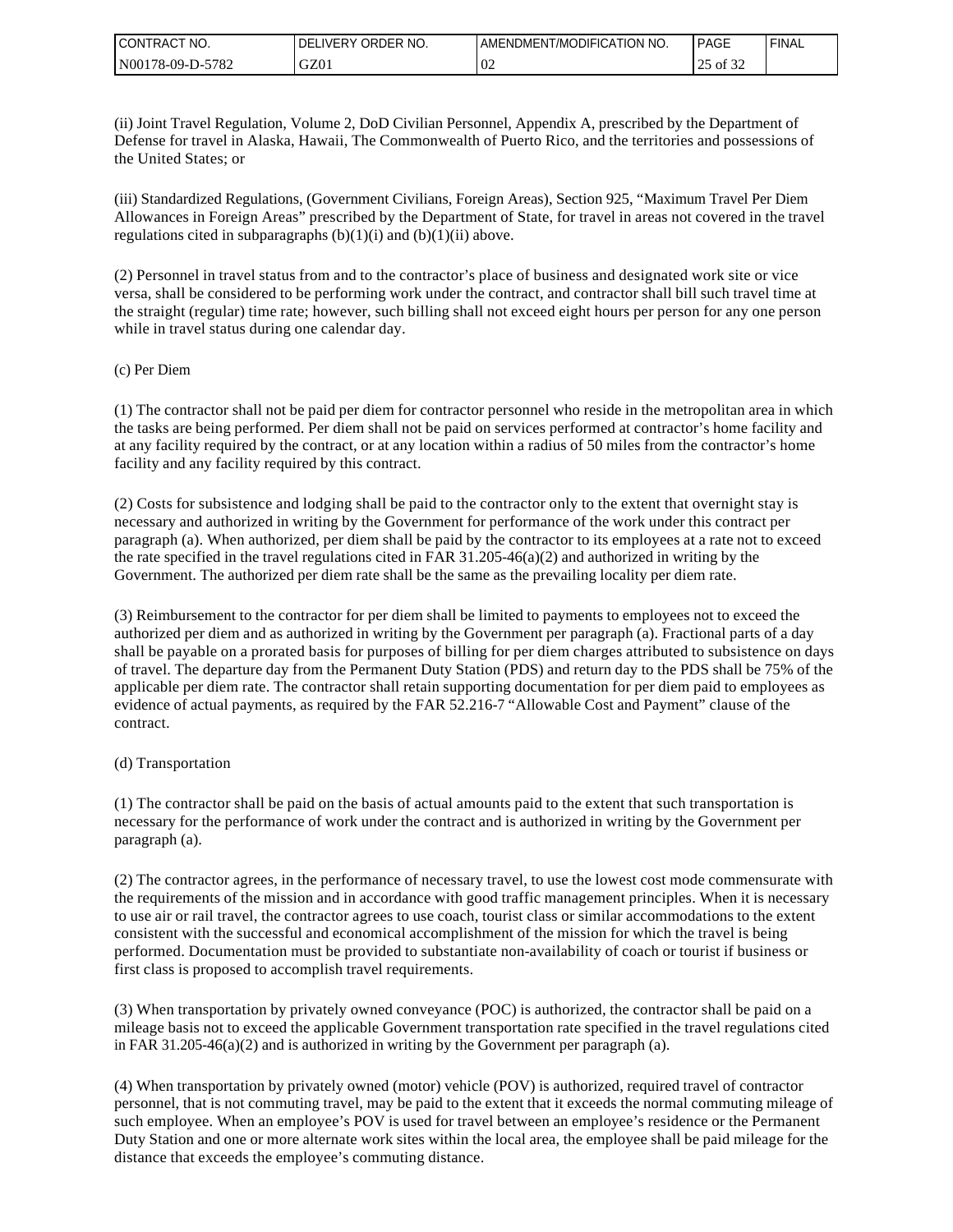| I CONTRACT<br>" NO. | ORDER NO.<br><b>DELIVERY</b> | I AMENDMENT/MODIFICATION NO. | PAGE                      | ' FINAL |
|---------------------|------------------------------|------------------------------|---------------------------|---------|
| N00178-09-D-5782    | GZ01                         | $\Omega$<br>UZ               | $\sim$ $\sim$<br>26 of 32 |         |

(5) When transportation by a rental automobile, other special conveyance or public conveyance is authorized, the contractor shall be paid the rental and/or hiring charge and operating expenses incurred on official business (if not included in the rental or hiring charge). When the operating expenses are included in the rental or hiring charge, there should be a record of those expenses available to submit with the receipt. Examples of such operating expenses include: hiring charge (bus, streetcar or subway fares), gasoline and oil, parking, and tunnel tolls.

(6) Definitions:

(i) "Permanent Duty Station" (PDS) is the location of the employee's permanent work assignment (i.e., the building or other place where the employee regularly reports for work.

(ii) "Privately Owned Conveyance" (POC) is any transportation mode used for the movement of persons from place to place, other than a Government conveyance or common carrier, including a conveyance loaned for a charge to, or rented at personal expense by, an employee for transportation while on travel when such rental conveyance has not been authorized/approved as a Special Conveyance.

(iii) "Privately Owned (Motor) Vehicle (POV)" is any motor vehicle (including an automobile, light truck, van or pickup truck) owned by, or on a long-term lease (12 or more months) to, an employee or that employee's dependent for the primary purpose of providing personal transportation, that:

(a) is self-propelled and licensed to travel on the public highways;

(b) is designed to carry passengers or goods; and

(c) has four or more wheels or is a motorcycle or moped.

(iv) "Special Conveyance" is commercially rented or hired vehicles other than a POC and other than those owned or under contract to an agency.

(v) "Public Conveyance" is local public transportation (e.g., bus, streetcar, subway, etc) or taxicab.

(iv) "Residence" is the fixed or permanent domicile of a person that can be reasonably justified as a bona fide residence.

EXAMPLE 1: Employee's one way commuting distance to regular place of work is 7 miles. Employee drives from residence to an alternate work site, a distance of 18 miles. Upon completion of work, employee returns to residence, a distance of 18 miles.

In this case, the employee is entitled to be reimbursed for the distance that exceeds the normal round trip commuting distance (14 miles). The employee is reimbursed for 22 miles ( $18 + 18 - 14 = 22$ ).

EXAMPLE 2: Employee's one way commuting distance to regular place of work is 15 miles. Employee drives from residence to an alternate work site, a distance of 5 miles. Upon completion of work, employee returns to residence, a distance of 5 miles.

In this case, the employee is not entitled to be reimbursed for the travel performed (10 miles), since the distance traveled is less than the commuting distance (30 miles) to the regular place of work.

EXAMPLE 3: Employee's one way commuting distance to regular place of work is 15 miles. Employee drives to regular place of work. Employee is required to travel to an alternate work site, a distance of 30 miles. Upon completion of work, employee returns to residence, a distance of 15 miles.

In this case, the employee is entitled to be reimbursed for the distance that exceeds the normal round trip commuting distance (30 miles). The employee is reimbursed for 30 miles ( $15 + 30 + 15 - 30 = 30$ ).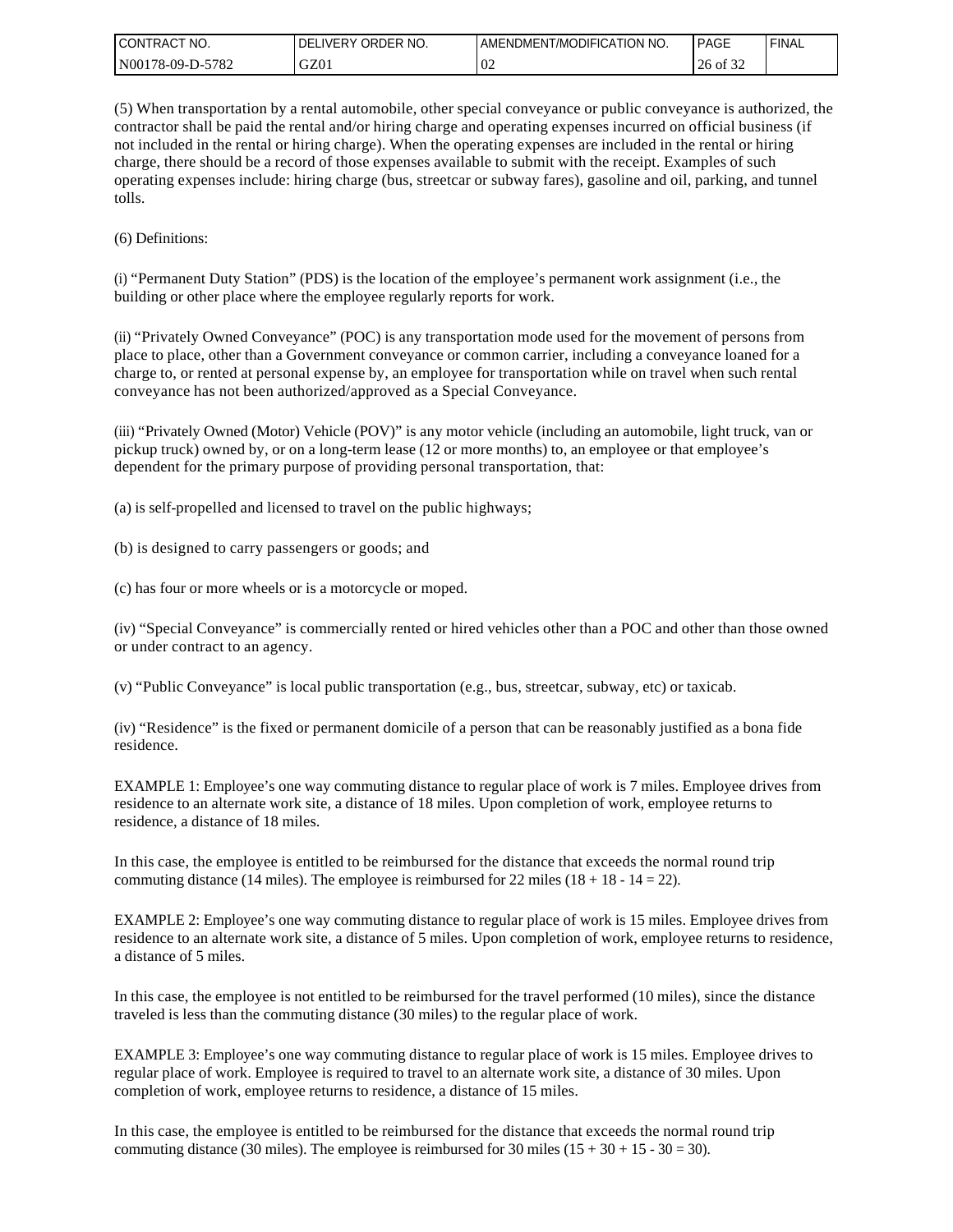| I CONTRACT NO.   | ORDER NO.<br>DELIVERY | AMENDMENT/MODIFICATION NO. | <b>PAGE</b>   | `FINAL |
|------------------|-----------------------|----------------------------|---------------|--------|
| N00178-09-D-5782 | GZ01                  | 02                         | 0.22<br>of 32 |        |

EXAMPLE 4: Employee's one way commuting distance to regular place of work is 12 miles. In the morning the employee drives to an alternate work site (45 miles). In the afternoon the employee returns to the regular place of work (67 miles). After completion of work, employee returns to residence, a distance of 12 miles.

In this case, the employee is entitled to be reimbursed for the distance that exceeds the normal round trip commuting distance (24 miles). The employee is reimbursed for 100 miles  $(45 + 67 + 12 - 24 = 100)$ .

EXAMPLE 5: Employee's one way commuting distance to regular place of work is 35 miles. Employee drives to the regular place of work (35 miles). Later, the employee drives to alternate work site #1 (50 miles) and then to alternate work site #2 (25 miles). Employee then drives to residence (10 miles).

In this case, the employee is entitled to be reimbursed for the distance that exceeds the normal commuting distance (70 miles). The employee is reimbursed for 50 miles  $(35 + 50 + 25 + 10 - 70 = 50)$ .

EXAMPLE 6: Employee's one way commuting distance to regular place of work is 20 miles. Employee drives to the regular place of work (20 miles). Later, the employee drives to alternate work site #1 (10 miles) and then to alternate work site #2 (5 miles). Employee then drives to residence (2 miles).

In this case, the employee is not entitled to be reimbursed for the travel performed (37 miles), since the distance traveled is less than the commuting distance (40 miles) to the regular place of work.

#### H-355 CONTRACTOR IDENTIFICATION (DEC 1999)

(a) Contractor employees must be clearly identifiable while on Government property by wearing appropriate badges.

(b) Contractor employees are required to clearly identify themselves and the company they work for whenever making contact with Government personnel by telephone or other electronic means.

#### H-359 LIMITED RELEASE OF CONTRACTOR CONFIDENTIAL BUSINESS INFORMATION (CBI) (NOV 2003)

#### (a) Definition.

"Confidential business information," as used in this clause, is defined as all forms and types of financial, business, scientific, technical, economic, or engineering information, including patterns, plans, compilations, program devices, formulas, designs, prototypes, methods, techniques, processes, procedures, programs, or codes, whether tangible or intangible, and whether or how stored, compiled, or memorialized physically, electronically, graphically, photographically, or in writing if -- (1) the owner thereof has taken reasonable measures to keep such information secret, and (2) the information derives independent economic value, actual or potential from not being generally known to, and not being readily ascertainable through proper means by, the public. Confidential business information may include technical data as that term is defined in DFARS §§ 252.227- 7013(a)(14), 252.227-7015(a)(4), and 252.227-7018(a)(19). It may also include computer software as that term is defined in DFARS §§ 252.227-7014(a)(4) and 252.227-7018(a)(4).

(b) The Space and Naval Warfare Systems Command (SPAWAR) may release to individuals employed by SPAWAR support contractors and their subcontractors confidential business information submitted by the contractor or its subcontractors pursuant to the provisions of this contract. Business information that would ordinarily be entitled to confidential treatment may be included in the information released to these individuals. Accordingly, by submission of a proposal or execution of this contract, the offeror or contractor and its subcontractors consent to a limited release of its confidential business information.

(c) Circumstances where SPAWAR may release the contractor's or subcontractors' confidential business information include the following:

(1) To other SPAWAR contractors and subcontractors, and their employees tasked with assisting SPAWAR in handling and processing information and documents in the administration of SPAWAR contracts, such as file room management and contract closeout.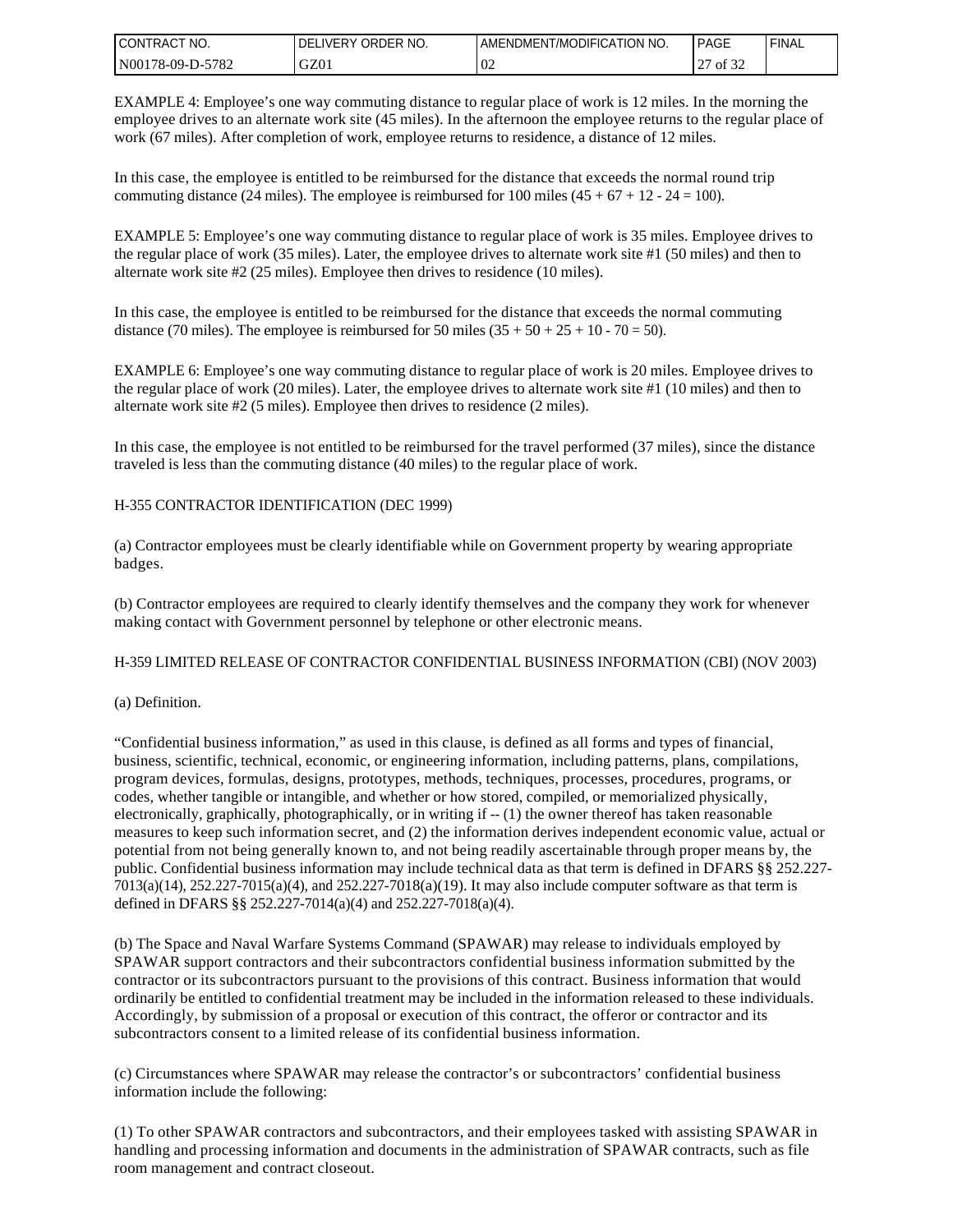| CONTRAC <sub>1</sub><br>NO.<br>$\sim$ | ORDER NO.<br><b>DELIVERY</b> | ENDMENT/MODIFICATION NO.<br>AME | <b>PAGE</b>            | 'FINAL |
|---------------------------------------|------------------------------|---------------------------------|------------------------|--------|
| -5782<br>  N00178-09-D-5'             | GZ01                         | $\Omega$<br>VZ                  | 0.25<br>ററ<br>28 of 32 |        |

(2) To SPAWAR contractors and subcontractors, and their employees tasked with assisting SPAWAR in accounting support services, including access to cost-reimbursement vouchers.

(3) To SPAWAR contractors and subcontractors, and their employees tasked with assisting SPAWAR in crafting performance work statements, assisting with the evaluation of task order cost/technical proposals and assembling performance metrics information.

(d) SPAWAR recognizes its obligation to protect the contractor and its subcontractors from competitive harm that could result from the release of such information. SPAWAR will permit the limited release of confidential business information under paragraphs  $(c)(1)$ ,  $(c)(2)$  and  $(c)(3)$  only under the following conditions:

(1) SPAWAR determines that access is required by other SPAWAR contractors and their subcontractors to perform the tasks described in paragraphs  $(c)(1)$ ,  $(c)(2)$  and  $(c)(3)$ ,

(2) Access to confidential business information is restricted to individuals with a bona fide need to possess,

(3) Contractors, their subcontractors, and their employees who are granted access to confidential business information have signed an appropriate non-disclosure agreement requiring them to provide the same level of protection to confidential business information that would be provided by SPAWAR employees,

(4) Contractors and their subcontractors having access to confidential business information have agreed under their contract or a separate corporate non-disclosure agreement to provide the same level of protection to confidential business information that would be provided by SPAWAR employees, and

(5) SPAWAR contractors and their subcontractors performing the tasks described in paragraphs  $(c)(1)$ ,  $(c)(2)$  or  $(c)(3)$  have agreed under their contract or a separate non-disclosure agreement to not use confidential business information for any purpose other than performing the tasks described in paragraphs  $(c)(1)$ ,  $(c)(2)$  and  $(c)(3)$ .

(e) SPAWAR's responsibilities under the Freedom of Information Act are not affected by this clause.

(f) If SPAWAR satisfies the conditions listed in paragraph (d), the contractor and its subcontractors agree to indemnify and hold harmless the Government, its agents, and employees from every claim or liability, including attorneys fees, court costs, and expenses, arising out of, or in any way related to, the misuse or unauthorized modification, reproduction, release, display, or disclosure of confidential business information provided by the contractor to the Government.

(g) The contractor agrees to include, and require inclusion of, this clause in all subcontracts at any tier that requires the furnishing of confidential business information.

#### ORGANIZATIONAL CONFLICT OF INTEREST (NAVSEA) (JUL 2000) (RESTATED FROM BASIC CONTRACT)

(a) "Organizational Conflict of Interest" means that because of other activities or relationships with other persons, a person is unable or potentially unable to render impartial assistance or advice to the Government, or the person's objectivity in performing the contract work is or might be otherwise impaired, or a person has an unfair competitive advantage. "Person" as used herein includes Corporations, Partnerships, Joint Ventures, and other business enterprises.

(b) The Contractor warrants that to the best of its knowledge and belief, and except as otherwise set forth in the contract, the Contractor does not have any organizational conflict of interest(s) as defined in paragraph (a).

(c) It is recognized that the effort to be performed by the Contractor under this contract may create a potential organizational conflict of interest on the instant contract or on a future acquisition. In order to avoid this potential conflict of interest, and at the same time to avoid prejudicing the best interest of the Government, the right of the Contractor to participate in future procurement of equipment and/or services that are the subject of any work under this contract shall be limited as described below in accordance with the requirements of FAR 9.5.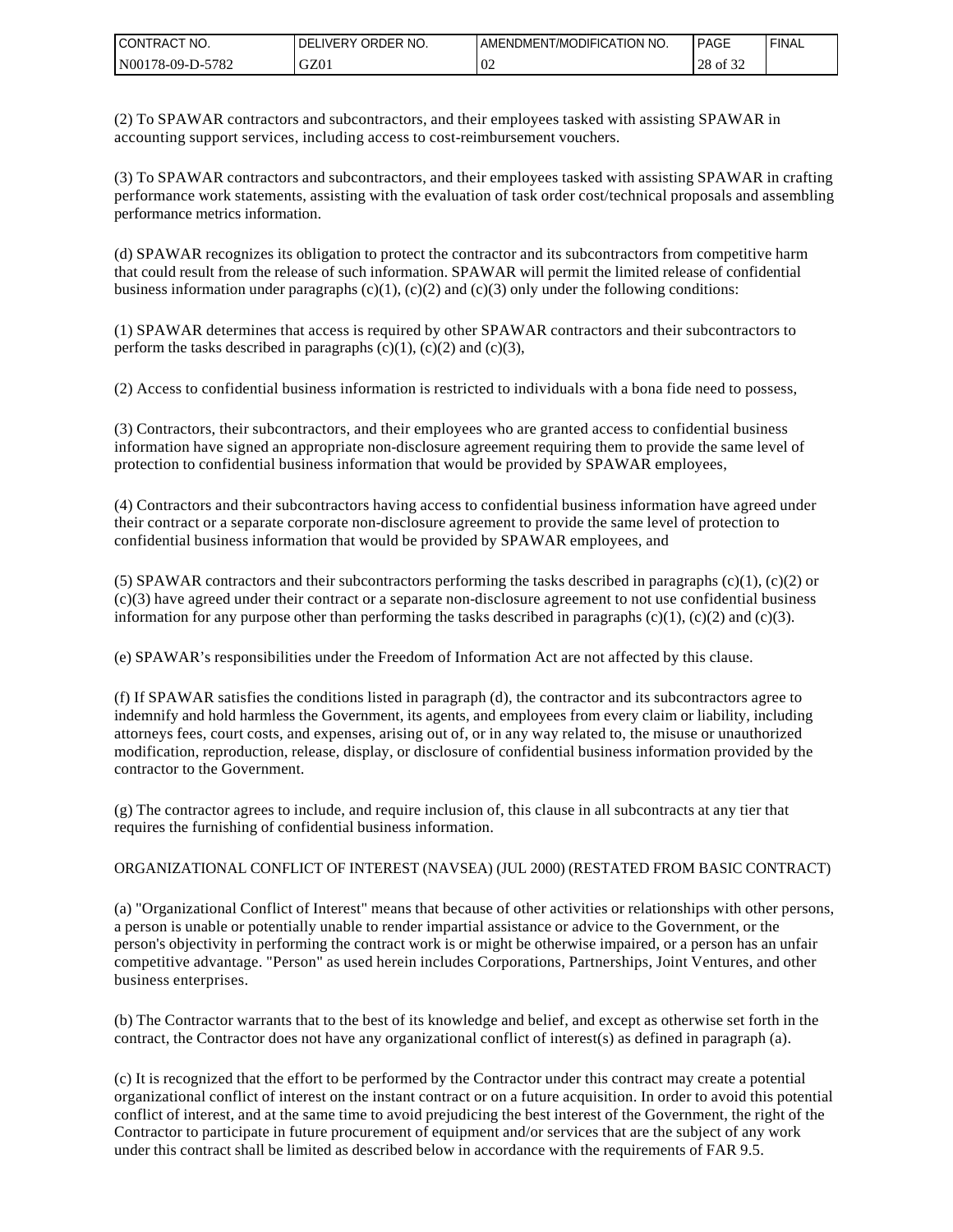| I CONTRACT<br>'NO. | ORDER NO.<br><b>DELIVERY</b> | I AMENDMENT/MODIFICATION NO. | <b>PAGE</b> | 'FINAL |
|--------------------|------------------------------|------------------------------|-------------|--------|
| N00178-09-D-5782   | GZ01                         | 0 <sup>2</sup>               | 29 of 32    |        |

(d) (1) The Contractor agrees that it shall not release, disclose, or use in any way that would permit or result in disclosure to any party outside the Government any information provided to the Contractor by the Government during or as a result of performance of this contract. Such information includes, but is not limited to, information submitted to the Government on a confidential basis by other persons. Further, the prohibition against release of Government provided information extends to cover such information whether or not in its original form, e.g., where the information has been included in Contractor generated work or where it is discernible from materials incorporating or based upon such information. This prohibition shall not expire after a given period of time.

(2) The Contractor agrees that it shall not release, disclose, or use in any way that would permit or result in disclosure to any party outside the Government any information generated or derived during or as a result of performance of this contract. This prohibition shall expire after a period of three years after completion of performance of this contract.

(3) The prohibitions contained in subparagraphs  $(d)(1)$  and  $(d)(2)$  shall apply with equal force to any affiliate of the Contractor, any subcontractor, consultant, or employee of the Contractor, any joint venture involving the Contractor, any entity into or with which it may merge or affiliate, or any successor or assign of the Contractor. The terms of paragraph (f) of this Special Contract Requirement relating to notification shall apply to any release of information in contravention of this paragraph (d).

(e) The Contractor further agrees that, during the performance of this contract and for a period of three years after completion of performance of this contract, the Contractor, any affiliate of the Contractor, any subcontractor, consultant, or employee of the Contractor, any joint venture involving the Contractor, any entity into or with which it may subsequently merge or affiliate, or any other successor or assign of the Contractor, shall not furnish to the United States Government, either as a prime contractor or as a subcontractor, or as a consultant to a prime contractor or subcontractor, any system, component or services which is the subject of the work to be performed under this contract. This exclusion does not apply to any recompetition for those systems, components or services furnished pursuant to this contract. As provided in FAR 9.505-2, if the Government procures the system, component, or services on the basis of work statements growing out of the effort performed under this contract, from a source other than the contractor, subcontractor, affiliate, or assign of either, during the course of performance of this contract or before the three year period following completion of this contract has lapsed, the Contractor may, with the authorization of the SeaPort/Task Order Contracting Officer, participate in a subsequent procurement for the same system, component, or service. In other words, the Contractor may be authorized to compete for procurement(s) for systems, components or services subsequent to an intervening procurement.

(f) The Contractor agrees that, if after award, it discovers an actual or potential organizational conflict of interest, it shall make immediate and full disclosure in writing to the SeaPort/Task Order Contracting Officer. The notification shall include a description of the actual or potential organizational conflict of interest, a description of the action which the Contractor has taken or proposes to take to avoid, mitigate, or neutralize the conflict, and any other relevant information that would assist the SeaPort/Task Order Contracting Officer in making a determination on this matter. Notwithstanding this notification, the Government may terminate the contract/Task Orders for the convenience of the Government if determined to be in the best interest of the Government.

(g) Notwithstanding paragraph (f) above, if the Contractor was aware, or should have been aware, of an organizational conflict of interest prior to the award of this contract or becomes, or should become, aware of an organizational conflict of interest after award of this contract and does not make an immediate and full disclosure in writing to the SeaPort/Task Order Contracting Officer, the Government may terminate this contract/task orders for default.

(h) If the Contractor takes any action prohibited by this requirement or fails to take action required by this requirement, the Government may terminate this contract for default.

(i) The SeaPort/Task Order's Contracting Officer's decision as to the existence or nonexistence of an actual or potential organizational conflict of interest shall be final.

(j) Nothing in this requirement is intended to prohibit or preclude the Contractor from marketing or selling to the United States Government its product lines in existence on the effective date of this contract; nor, shall this requirement preclude the Contractor from participating in any research and development or delivering any design development model or prototype of any such equipment. Additionally, sale of catalog or standard commercial items are exempt from this requirement.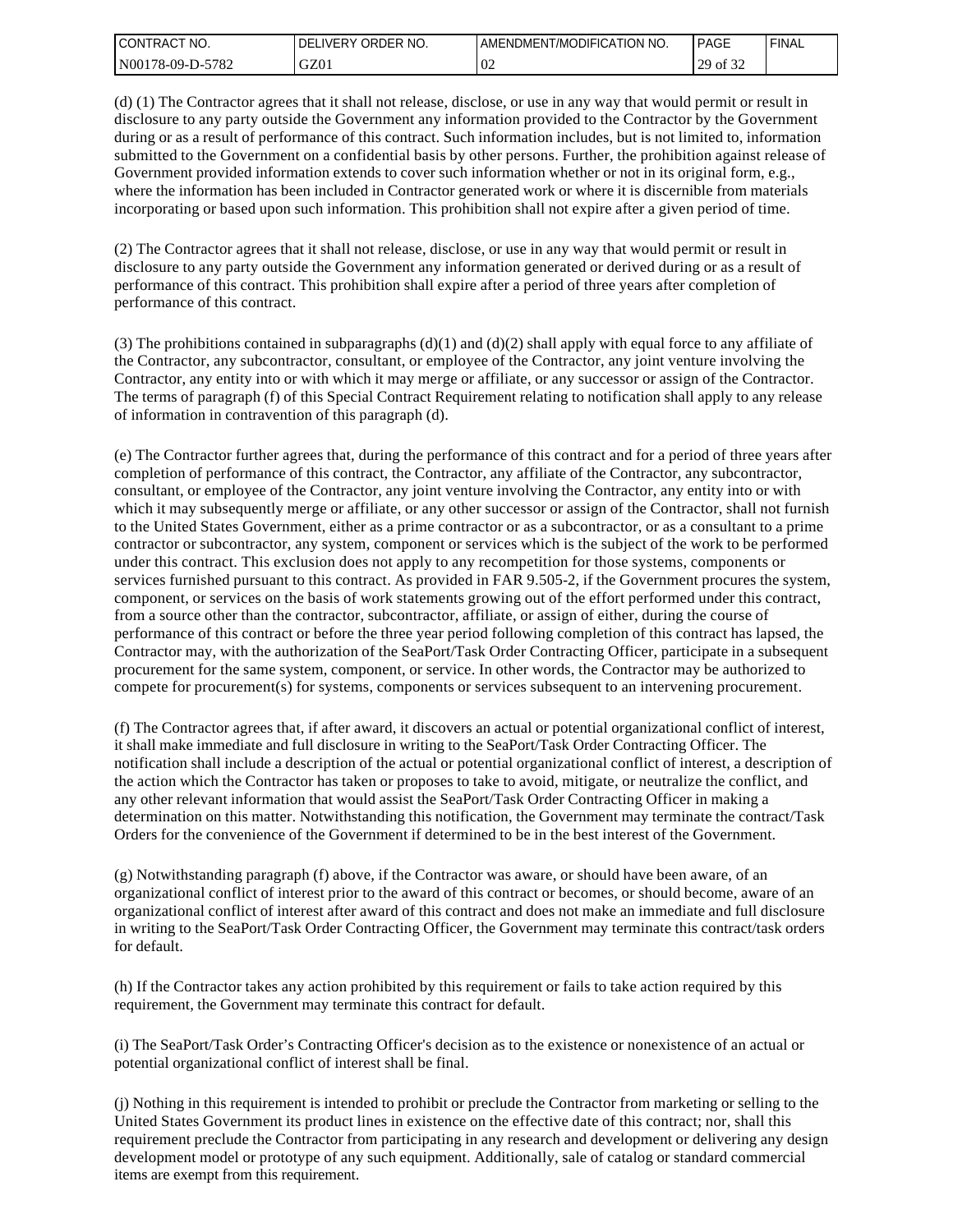| <b>CONTRACT</b><br>NO. | ORDER NO.<br><b>IVERY</b><br>DEL | AMENDMENT/MODIFICATION NO. | <b>PAGE</b>                   | 'FINAL |
|------------------------|----------------------------------|----------------------------|-------------------------------|--------|
| -5782<br>N00178-09-D-5 | GZ01                             | $\Omega$<br>VZ             | $c \wedge c$<br>30<br>of $32$ |        |

(k) The Contractor shall promptly notify the Contracting Officer, in writing, if it has been tasked to evaluate or advise the Government concerning its own products or activities or those of a competitor in order to ensure proper safeguards exist to guarantee objectivity and to protect the Government's interest.

(l) The Contractor shall include this requirement in subcontracts of any tier which involve access to information or situations/conditions covered by the preceding paragraphs, substituting "subcontractor" for "contractor" where appropriate.

(m) The rights and remedies described herein shall not be exclusive and are in addition to other rights and remedies provided by law or elsewhere included in the basic contract or this task order.

(n) Compliance with this requirement is a material requirement of the basic contract and this task order.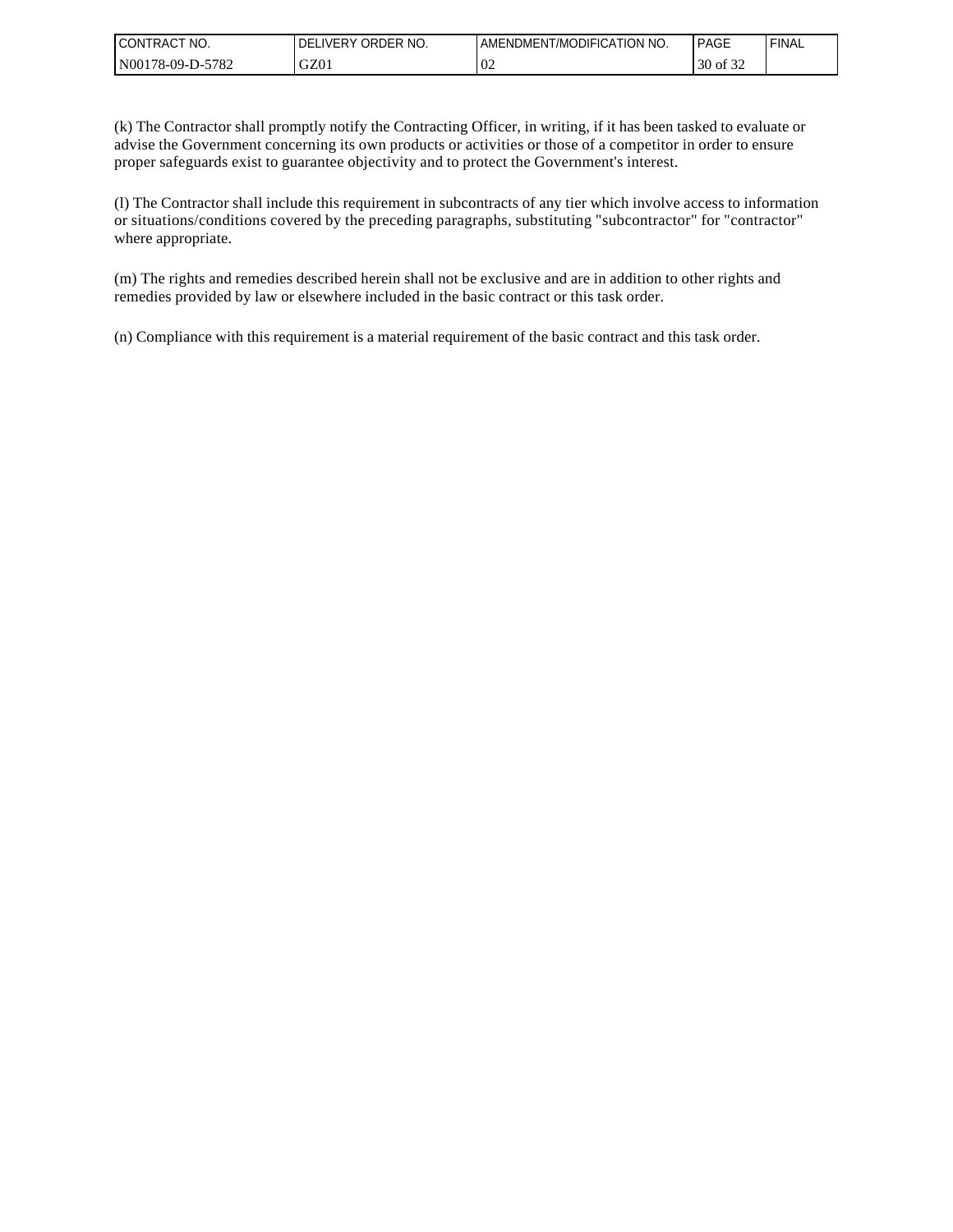| I CONTRACT<br>NO. | ORDER NO.<br><b>DELIVERY</b> | AMENDMENT/MODIFICATION NO. | <b>PAGE</b> | ' FINAL |
|-------------------|------------------------------|----------------------------|-------------|---------|
| N00178-09-D-5782  | GZ01                         | $\Omega$<br>VZ             | of 32       |         |

## **SECTION I CONTRACT CLAUSES**

#### 52.217-9 OPTION TO EXTEND THE TERM OF THE CONTRACT (MAR 2000)

(a) The Government may extend the term of this task order by written notice to the Contractor on or before the expiration of the task order; provided, that the Government gives the Contractor a preliminary written notice of its intent to extend at least 60 days before the task order expires. The preliminary notice does not commit the Government to an extension.

(b) If the Government exercises this option, the extended task order shall be considered to include this option clause.

(c) The total duration of this task order, including the exercise of any options under this clause, shall not exceed five years.

52.219-14 LIMITATIONS OF SUBCONTRACTING (DEC 1996)

Authorized subcontractors:

Nortel Government Solutions, Inc

Mandex, Inc.

Planned Systems International, Inc.

Dependable global Solutions, Inc

Cyber Squared, Inc.